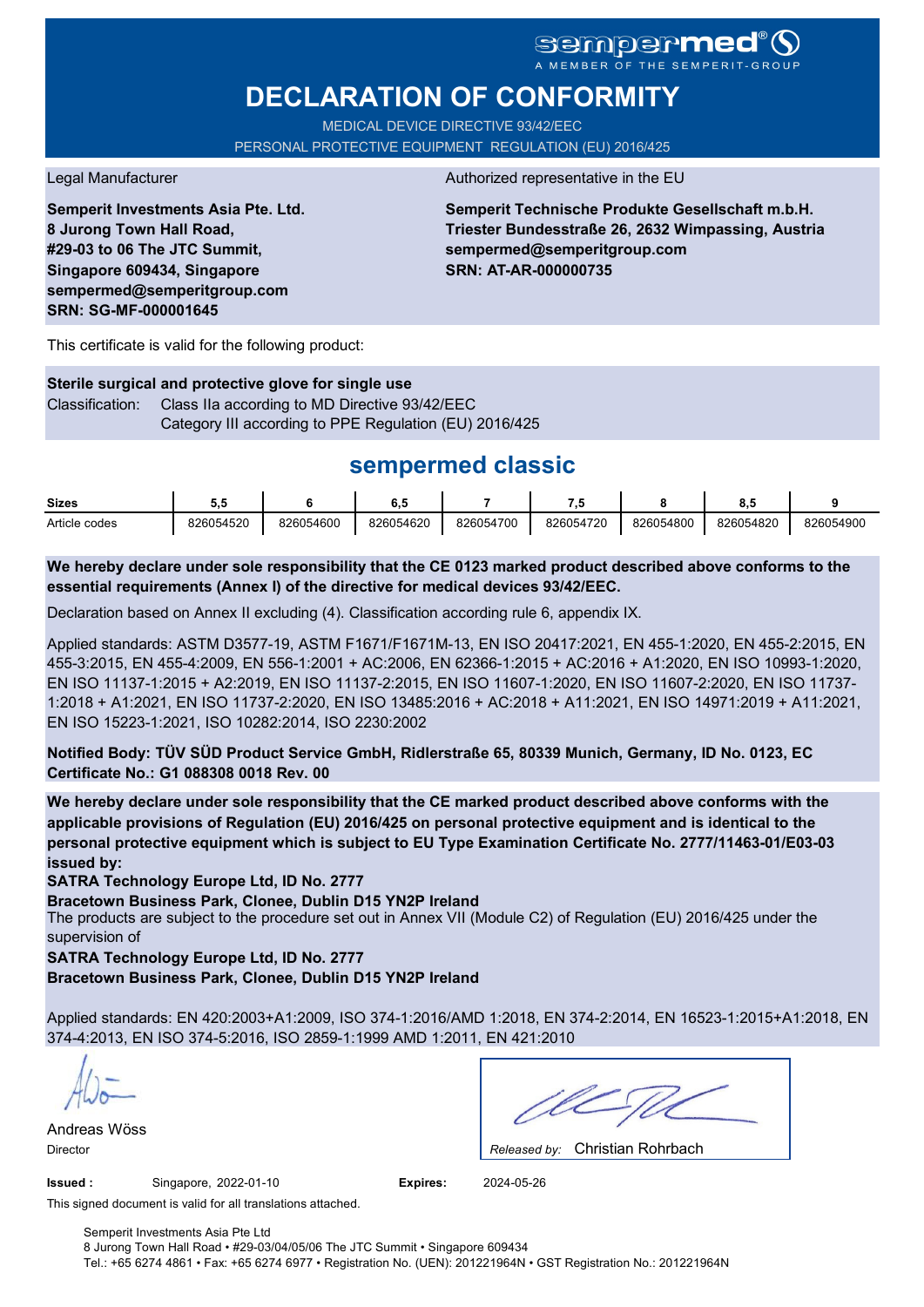# sempermed

# **KONFORMITÄTSERKLÄRUNG**

MEDIZINPRODUKTERICHTLINIE 93/42/EWG VERORDNUNG (EU) 2016/425 FÜR PERSÖNLICHE SCHUTZAUSRÜSTUNG

**Semperit Investments Asia Pte. Ltd. 8 Jurong Town Hall Road, #29-03 to 06 The JTC Summit, Singapore 609434, Singapore sempermed@semperitgroup.com SRN: SG-MF-000001645**

#### Hersteller EU-Bevollmächtigter

**Semperit Technische Produkte Gesellschaft m.b.H. Triester Bundesstraße 26, 2632 Wimpassing, Austria sempermed@semperitgroup.com SRN: AT-AR-000000735**

Dieses Zertifikat ist gültig für die folgenden Produkte:

**Steriler Operations- und Schutzhandschuh für den Einmalgebrauch** Klassifizierung: Klasse IIa gemäß Medizinprodukterichtlinie 93/42/EWG Kategorie III gemäß PSA Verordnung (EU) 2016/425

## **sempermed classic**

| Größen         | J.v       |           | u.u       |           | $\cdot$ . |           | υ.,       |           |
|----------------|-----------|-----------|-----------|-----------|-----------|-----------|-----------|-----------|
| Artikelnummern | 826054520 | 826054600 | 826054620 | 826054700 | 826054720 | 826054800 | 826054820 | 826054900 |

**Wir bestätigen hiermit unter alleiniger Verantwortung, dass die CE 0123 gekennzeichneten Produkte mit den grundlegenden Anforderungen (Anhang I) der Medizinprodukterichtlinie 93/42/EWG übereinstimmen.**

Erklärung basierend auf Anhang II exklusive (4). Klassifizierung gemäß Regel 6, Anhang IX.

Angewandte Normen: ASTM D3577-19, ASTM F1671/F1671M-13, EN ISO 20417:2021, EN 455-1:2020, EN 455- 2:2015, EN 455-3:2015, EN 455-4:2009, EN 556-1:2001 + AC:2006, EN 62366-1:2015 + AC:2016 + A1:2020, EN ISO 10993-1:2020, EN ISO 11137-1:2015 + A2:2019, EN ISO 11137-2:2015, EN ISO 11607-1:2020, EN ISO 11607-2:2020, EN ISO 11737-1:2018 + A1:2021, EN ISO 11737-2:2020, EN ISO 13485:2016 + AC:2018 + A11:2021, EN ISO 14971:2019 + A11:2021, EN ISO 15223-1:2021, ISO 10282:2014, ISO 2230:2002

**Benannte Stelle: TÜV SÜD Product Service GmbH, Ridlerstraße 65, 80339 Munich, Germany, ID No. 0123, EC Certificate No.: G1 088308 0018 Rev. 00** 

**Wir bestätigen hiermit unter alleiniger Verantwortung, dass die oben genannten CE gekennzeichneten Produkte mit den maßgeblichen Bestimmungen der Verordnung (EU) 2016/425 für Persönliche Schutzausrüstung übereinstimmen und Gegenstand sind der EU-Baumusterprüfbescheinigung Nr. 2777/11463-01/E03-03 ausgestellt durch:**

#### **SATRA Technology Europe Ltd, ID No. 2777**

**Bracetown Business Park, Clonee, Dublin D15 YN2P Ireland**

Die Produkte sind Gegenstand der Verfahren gemäß Annex VII (Module C2) der Verordnung unter Aufsicht von **SATRA Technology Europe Ltd, ID No. 2777**

### **Bracetown Business Park, Clonee, Dublin D15 YN2P Ireland**

Angewandte Normen: EN 420:2003+A1:2009, ISO 374-1:2016/AMD 1:2018, EN 374-2:2014, EN 16523- 1:2015+A1:2018, EN 374-4:2013, EN ISO 374-5:2016, ISO 2859-1:1999 AMD 1:2011, EN 421:2010

Ausgestellt am: 2024-05-26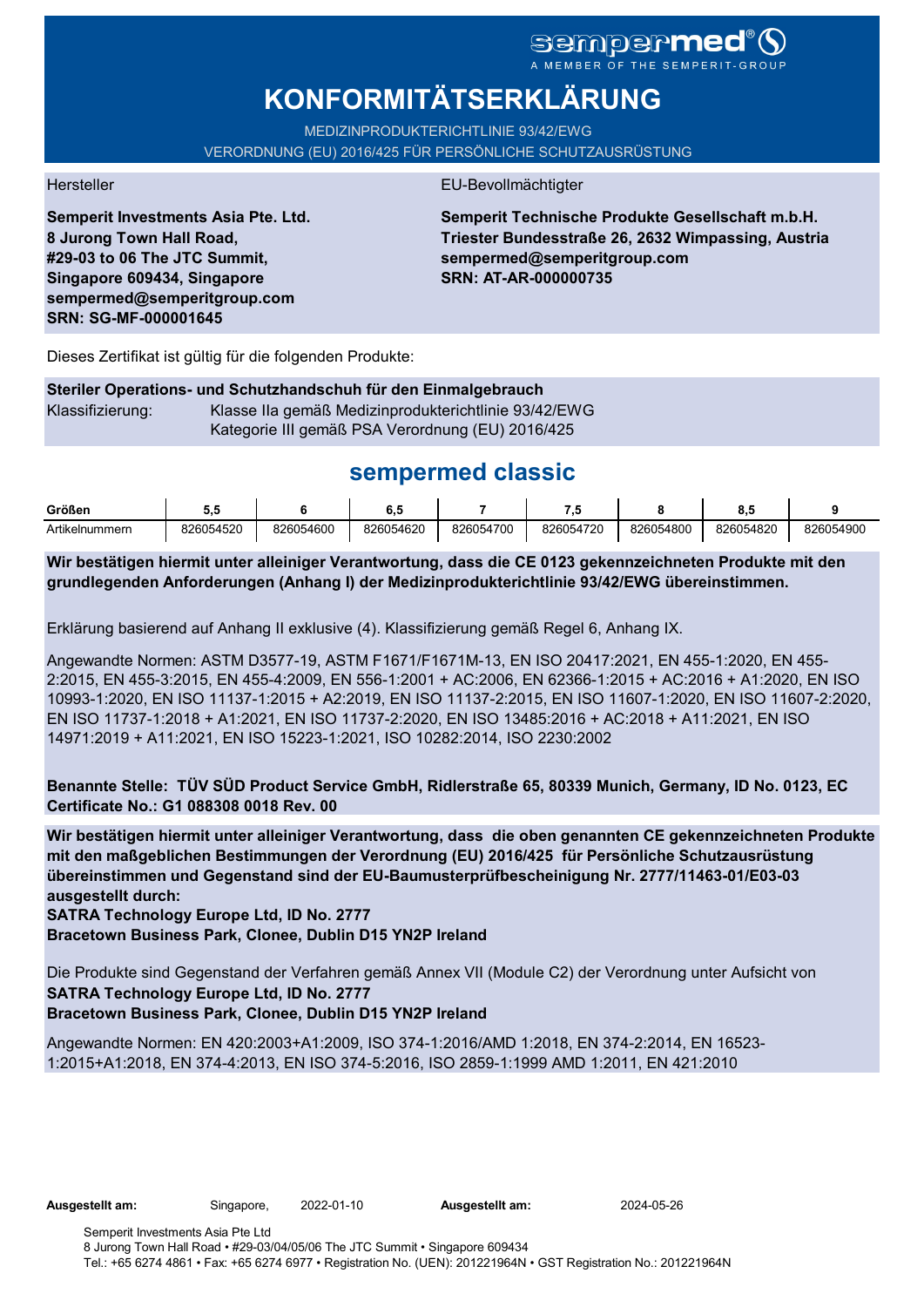# **DÉCLARATION DE CONFORMITÉ**

DIRECTIVE SUR LES DISPOSITIFS MÉDICAUX 93/42/CEE RÈGLEMENT (UE) 2016/425 POUR L'ÉQUIPEMENT DE PROTECTION INDIVIDUELLE

**Semperit Investments Asia Pte. Ltd. 8 Jurong Town Hall Road, #29-03 to 06 The JTC Summit, Singapore 609434, Singapore sempermed@semperitgroup.com SRN: SG-MF-000001645**

#### Fabricant **Représentant UE**

**Semperit Technische Produkte Gesellschaft m.b.H. Triester Bundesstraße 26, 2632 Wimpassing, Austria sempermed@semperitgroup.com SRN: AT-AR-000000735**

Ce certificat est valable pour les produits suivants :

### **Gant de protection chirurgical stérile à usage unique**

Classification : Classe IIa selon la directive pour dispositifs médicaux 93/42/EEC Catégorie III selon la directive EPI (UE) 2016/425

## **sempermed classic**

| Tailles           |           |           | υ.,       |           | - 1       |           | υ.,       |           |
|-------------------|-----------|-----------|-----------|-----------|-----------|-----------|-----------|-----------|
| Numéros d'article | 826054520 | 826054600 | 826054620 | 826054700 | 826054720 | 826054800 | 826054820 | 826054900 |

**Par la présente, nous déclarons sous notre propre responsabilité que les produits portant le symbole CE 0123 sont conformes aux exigences essentielles (Annexe I) de la directive sur les dispositifs médicaux 93/42/CEE.**

La déclaration se fonde sur l'annexe II mis à part (4). Classification selon la règle 6, annexe IX.

Normes appliquées : ASTM D3577-19, ASTM F1671/F1671M-13, EN ISO 20417:2021, EN 455-1:2020, EN 455-2:2015, EN 455-3:2015, EN 455-4:2009, EN 556-1:2001 + AC:2006, EN 62366-1:2015 + AC:2016 + A1:2020, EN ISO 10993- 1:2020, EN ISO 11137-1:2015 + A2:2019, EN ISO 11137-2:2015, EN ISO 11607-1:2020, EN ISO 11607-2:2020, EN ISO 11737-1:2018 + A1:2021, EN ISO 11737-2:2020, EN ISO 13485:2016 + AC:2018 + A11:2021, EN ISO 14971:2019 + A11:2021, EN ISO 15223-1:2021, ISO 10282:2014, ISO 2230:2002

**Organisme notifié : TÜV SÜD Product Service GmbH, Ridlerstraße 65, 80339 Munich, Germany, ID No. 0123, EC Certificate No.: G1 088308 0018 Rev. 00** 

**Par la présente, nous déclarons sous notre propre responsabilité que les produits portant le symbole CE mentionnés ci-dessus sont conformes aux dispositions essentielles de la directive (UE) 2016/425 concernant l'équipement de protection individuelle sont identiques à l'équipement de protection individuelle faisant l'objet du certificat d'examen de type UE numéro 2777/11463-01/E03-03 délivré par:**

#### **SATRA Technology Europe Ltd, ID No. 2777 Bracetown Business Park, Clonee, Dublin D15 YN2P Ireland**

Les produits sont soumis aux procédures visées dans l'annexe VII (Module C2) de la directive sous la surveillance de **SATRA Technology Europe Ltd, ID No. 2777**

### **Bracetown Business Park, Clonee, Dublin D15 YN2P Ireland**

Normes appliquées : EN 420:2003+A1:2009, ISO 374-1:2016/AMD 1:2018, EN 374-2:2014, EN 16523-1:2015+A1:2018, EN 374-4:2013, EN ISO 374-5:2016, ISO 2859-1:1999 AMD 1:2011, EN 421:2010

**Délivré le :** Singapore, **Valable jusqu'au :** 2022-01-10 2024-05-26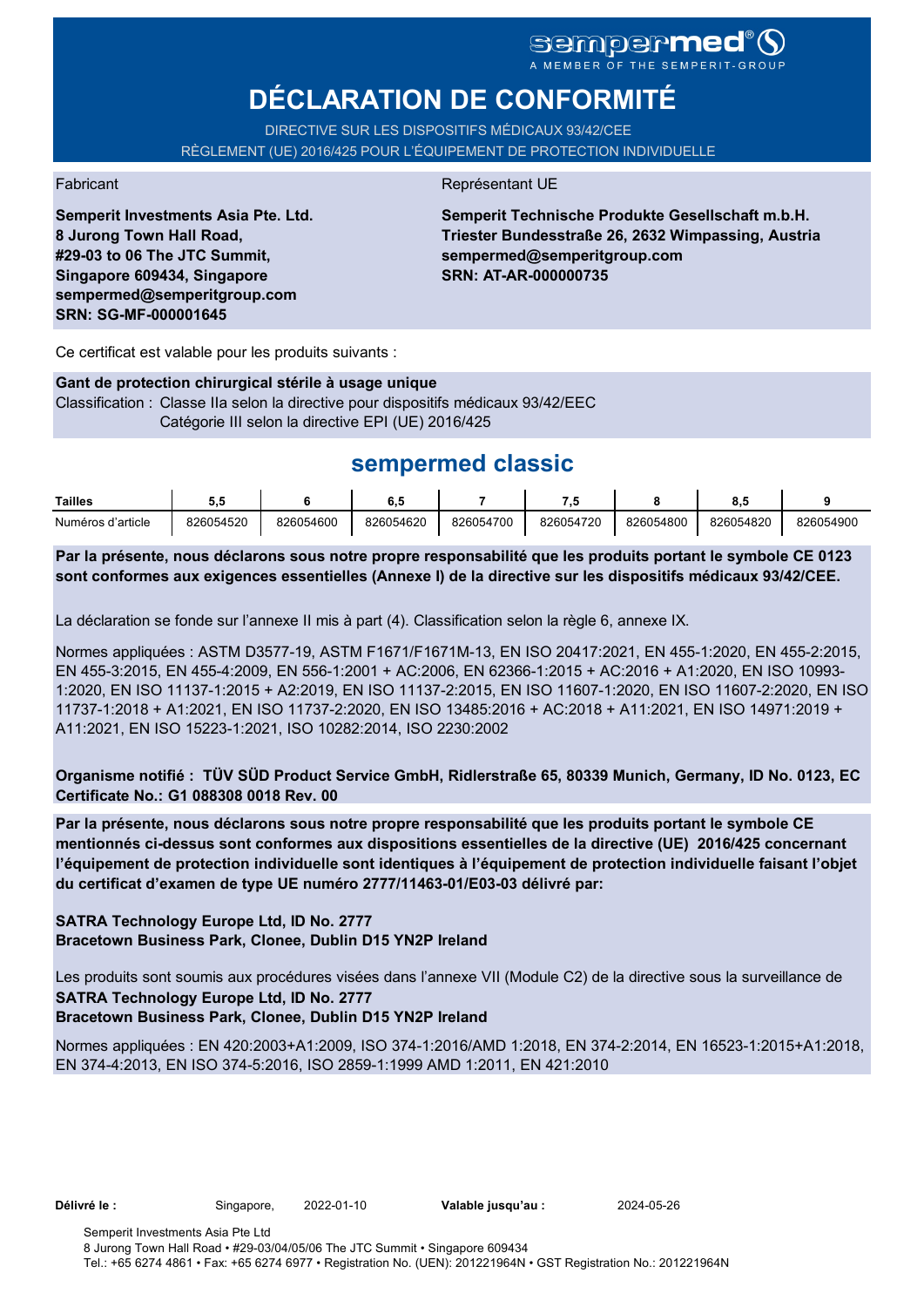# **DICHIARAZIONE DI CONFORMITÀ**

DIRETTIVA SUL DISPOSITIVO MEDICO 93/42 / CEE REGOLAMENTO (UE) 2016/425 DELL'APPARECCHIATURA DI PROTEZIONE INDIVIDUALE

Produttore Rappresentante autorizzato nell'UE

**Semperit Investments Asia Pte. Ltd. 8 Jurong Town Hall Road, #29-03 to 06 The JTC Summit, Singapore 609434, Singapore sempermed@semperitgroup.com SRN: SG-MF-000001645**

**Semperit Technische Produkte Gesellschaft m.b.H. Triester Bundesstraße 26, 2632 Wimpassing, Austria sempermed@semperitgroup.com SRN: AT-AR-000000735**

Questo certificato è valido per il seguente prodotto:

### **Guanto chirurgico e protettivo sterile monouso** Clasificazione: Classe IIa secondo la direttiva MD 93/42 / CEE Categoria III secondo il regolamento (UE) 2016/425 del PPE

# **sempermed classic**

| Misure          | ວ.ວ       |           | 6.5       |           |           |           | 8.S       |           |
|-----------------|-----------|-----------|-----------|-----------|-----------|-----------|-----------|-----------|
| Codici articolo | 826054520 | 826054600 | 826054620 | 826054700 | 826054720 | 826054800 | 826054820 | 826054900 |

**Con la presente, dichiariamo sotto la nostra esclusiva responsabilità che il prodotto con marchio CE 0123 sopra descritto soddisfa i requisiti essenziali (allegato I) della direttiva sui dispositivi medici 93/42 / CEE.**

Dichiarazione basata sull'allegato II escluso (4). Classificazione secondo la regola 6, appendice IX.

Norme applicate: ASTM D3577-19, ASTM F1671/F1671M-13, EN ISO 20417:2021, EN 455-1:2020, EN 455-2:2015, EN 455-3:2015, EN 455-4:2009, EN 556-1:2001 + AC:2006, EN 62366-1:2015 + AC:2016 + A1:2020, EN ISO 10993-1:2020, EN ISO 11137-1:2015 + A2:2019, EN ISO 11137-2:2015, EN ISO 11607-1:2020, EN ISO 11607- 2:2020, EN ISO 11737-1:2018 + A1:2021, EN ISO 11737-2:2020, EN ISO 13485:2016 + AC:2018 + A11:2021, EN ISO 14971:2019 + A11:2021, EN ISO 15223-1:2021, ISO 10282:2014, ISO 2230:2002

**Organismo notificato: TÜV SÜD Product Service GmbH, Ridlerstraße 65, 80339 Munich, Germany, ID No. 0123, EC Certificate No.: G1 088308 0018 Rev. 00** 

**SATRA Technology Europe Ltd, ID No. 2777 Con la presente, dichiariamo sotto la nostra esclusiva responsabilità che il prodotto con marchio CE sopra descritto è conforme alle disposizioni applicabili del Regolamento (UE) 2016/425 sui dispositivi di protezione individuale ed è identico al dispositivo di protezione personale che è soggetto al Certificato di Esame di Tipo UE n. 2777/11463-01/E03-03 rilasciato da:**

**Bracetown Business Park, Clonee, Dublin D15 YN2P Ireland**

ed è soggetto alla procedura di cui all'allegato VII (modulo C2) del regolamento (UE) 2016/425 sotto il controllo di **SATRA Technology Europe Ltd, ID No. 2777**

### **Bracetown Business Park, Clonee, Dublin D15 YN2P Ireland**

Norme applicate: EN 420:2003+A1:2009, ISO 374-1:2016/AMD 1:2018, EN 374-2:2014, EN 16523- 1:2015+A1:2018, EN 374-4:2013, EN ISO 374-5:2016, ISO 2859-1:1999 AMD 1:2011, EN 421:2010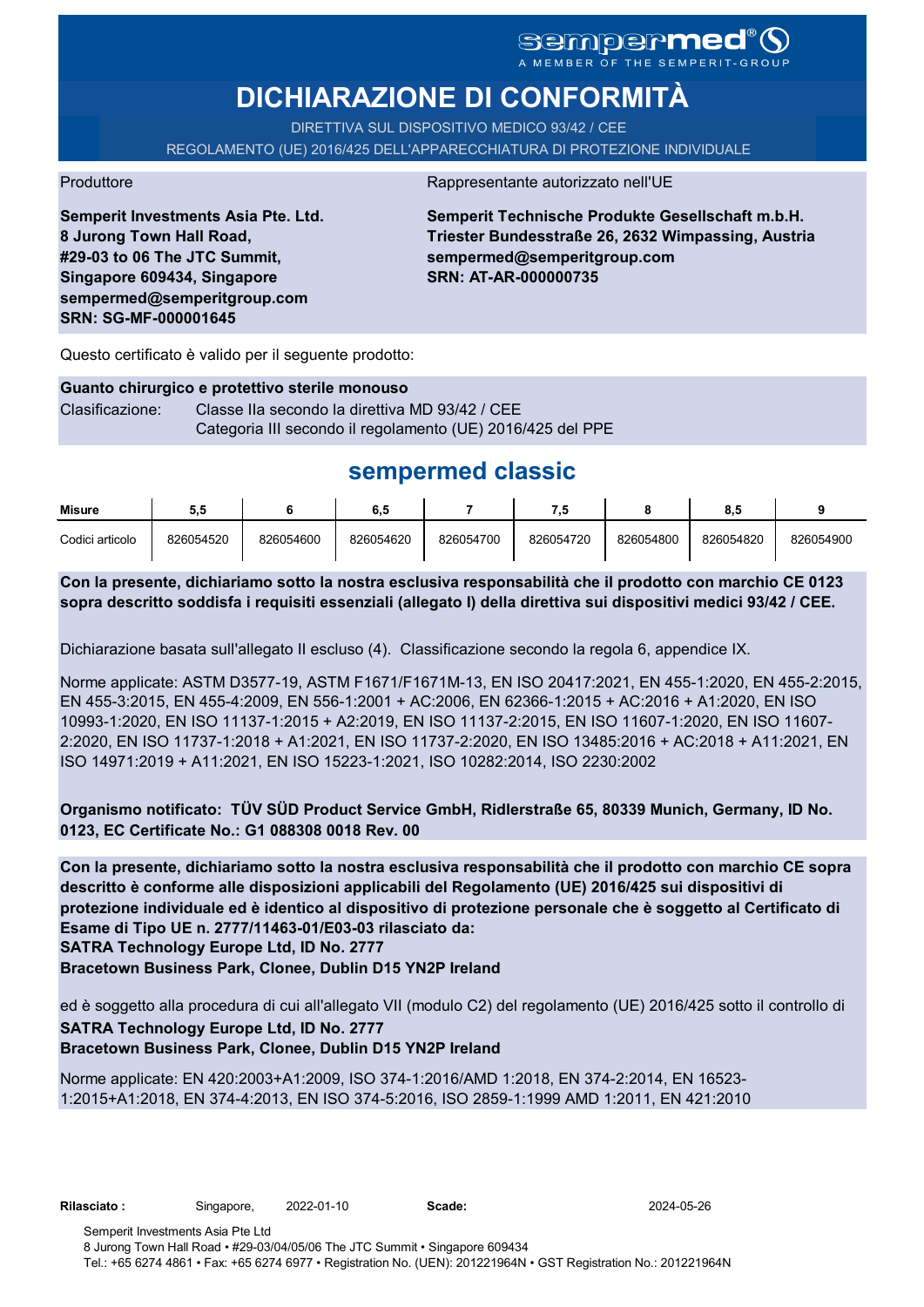# **CONFORMITEITSVERKLARING**

RICHTLIJN MEDISCHE PRODUCTEN 93/42 / EEG

VERORDENING (EU) 2016/425 BETREFFENDE PERSOONLIJKE BESCHERMENDE UITRUSTING

Fabrikant Gemachtigde EU

**Semperit Technische Produkte Gesellschaft m.b.H. Triester Bundesstraße 26, 2632 Wimpassing, Austria sempermed@semperitgroup.com SRN: AT-AR-000000735**

Dit certificaat is geldig voor de volgende producten:

**Semperit Investments Asia Pte. Ltd.**

**8 Jurong Town Hall Road, #29-03 to 06 The JTC Summit, Singapore 609434, Singapore sempermed@semperitgroup.com**

**SRN: SG-MF-000001645**

**Steriele chirurgische en beschermende handschoenen voor eenmalig gebruik** Classificatie: Klasse IIa volgens Richtlijn 93/42 / EEG betreffende medische hulpmiddelen Categorie III volgens PBM-verordening (EU) 2016/425

## **sempermed classic**

| Maten          | u.        |           | e 1<br>ο  |           |           |           | $\mathbf{u} \cdot \mathbf{v}$ |           |
|----------------|-----------|-----------|-----------|-----------|-----------|-----------|-------------------------------|-----------|
| Artikelnummers | 826054520 | 826054600 | 826054620 | 826054700 | 826054720 | 826054800 | 826054820                     | 826054900 |

**Wij verklaren hierbij onder uitsluitende verantwoordelijkheid, dat de CE 0123-gemarkeerde producten voldoen aan de essentiële vereisten (Bijlage I) van de Richtlijn Medische Hulpmiddelen 93/42 / EEG.**

Verklaring uitsluitend gebaseerd op bijlage II (4). Indeling volgens regel 6, bijlage IX.

Toegepaste normen: ASTM D3577-19, ASTM F1671/F1671M-13, EN ISO 20417:2021, EN 455-1:2020, EN 455- 2:2015, EN 455-3:2015, EN 455-4:2009, EN 556-1:2001 + AC:2006, EN 62366-1:2015 + AC:2016 + A1:2020, EN ISO 10993-1:2020, EN ISO 11137-1:2015 + A2:2019, EN ISO 11137-2:2015, EN ISO 11607-1:2020, EN ISO 11607- 2:2020, EN ISO 11737-1:2018 + A1:2021, EN ISO 11737-2:2020, EN ISO 13485:2016 + AC:2018 + A11:2021, EN ISO 14971:2019 + A11:2021, EN ISO 15223-1:2021, ISO 10282:2014, ISO 2230:2002

**Aangewezen instantie: TÜV SÜD Product Service GmbH, Ridlerstraße 65, 80339 Munich, Germany, ID No. 0123, EC Certificate No.: G1 088308 0018 Rev. 00** 

**Hierbij verklaren wij onder uitsluitende verantwoordelijkheid, dat de bovengenoemde CE-gemarkeerde producten voldoen aan de relevante bepalingen van de Verordening (EU) 2016/425 over persoonlijke beschermingsmiddelen en het onderworpen zijn aan het certificaat van EU-typeonderzoek nr.2777/11463- 01/E03-03 uitgegeven door:**

**SATRA Technology Europe Ltd, ID No. 2777**

**Bracetown Business Park, Clonee, Dublin D15 YN2P Ireland**

De producten vallen onder de procedures van bijlage VII (module C2) van de verordening onder toezicht van **SATRA Technology Europe Ltd, ID No. 2777 Bracetown Business Park, Clonee, Dublin D15 YN2P Ireland**

Toegepaste normen: EN 420:2003+A1:2009, ISO 374-1:2016/AMD 1:2018, EN 374-2:2014, EN 16523- 1:2015+A1:2018, EN 374-4:2013, EN ISO 374-5:2016, ISO 2859-1:1999 AMD 1:2011, EN 421:2010

**Uitgegeven op:** Singapore, 2022-01-10

Geldig tot: 2024-05-26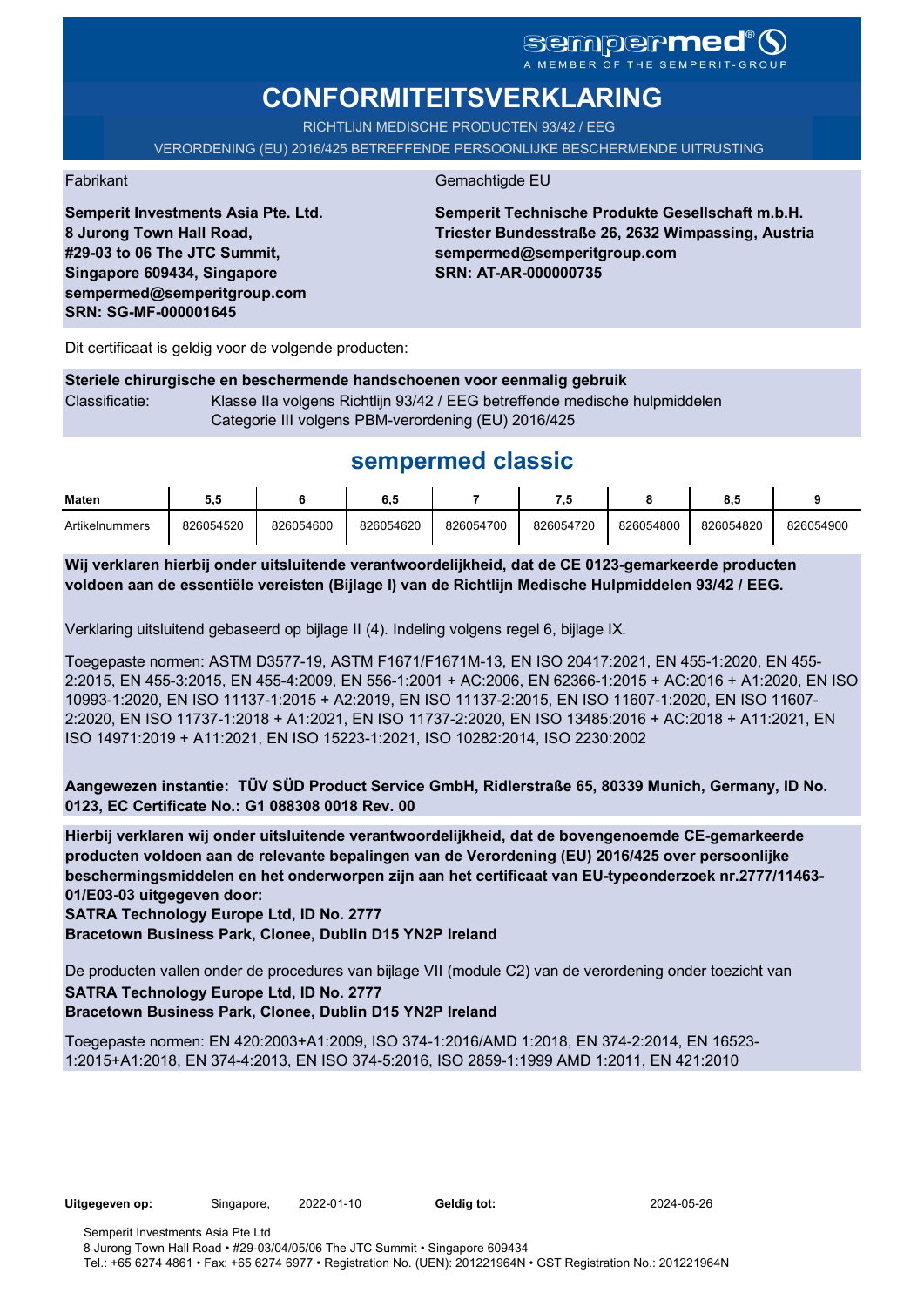# **DECLARACIÓN DE CONFORMIDAD**

DIRECTIVA DE PRODUCTOS MEDICINALES 93/42/EWG ORDENANZA (EU) 2016/425 PARA EQUIPAMIENTOS PERSONALES

**Semperit Investments Asia Pte. Ltd.**

**8 Jurong Town Hall Road, #29-03 to 06 The JTC Summit, Singapore 609434, Singapore sempermed@semperitgroup.com**

**SRN: SG-MF-000001645**

Fabricante de la UE

**Semperit Technische Produkte Gesellschaft m.b.H. Triester Bundesstraße 26, 2632 Wimpassing, Austria sempermed@semperitgroup.com SRN: AT-AR-000000735**

El presente certificado es válido para los siguientes productos:

**Guante estéril de operación y protección para un solo uso** Clasificación: Clase Ila según la Directiva de Productos Medicinales 93/42/EEC Categoría III según el Reglamento EPI (EU) 2016/425

## **sempermed classic**

| Tamaños               | 5.5       |           | 6,5       |           |           |           | 8.5       |           |
|-----------------------|-----------|-----------|-----------|-----------|-----------|-----------|-----------|-----------|
| Número de<br>artículo | 826054520 | 826054600 | 826054620 | 826054700 | 826054720 | 826054800 | 826054820 | 826054900 |

**Por la presente confirmamos bajo nuestra exclusiva responsabilidad que los productos con marcado CE 0123 cumplen con los requisitos esenciales (Anexo I) de la Directiva 93/42/CEE sobre productos sanitarios.**

Declaración basada en el anexo II, excluido el punto 4. Clasificación según la regla 6, anexo IX

Normas aplicadas: ASTM D3577-19, ASTM F1671/F1671M-13, EN ISO 20417:2021, EN 455-1:2020, EN 455- 2:2015, EN 455-3:2015, EN 455-4:2009, EN 556-1:2001 + AC:2006, EN 62366-1:2015 + AC:2016 + A1:2020, EN ISO 10993-1:2020, EN ISO 11137-1:2015 + A2:2019, EN ISO 11137-2:2015, EN ISO 11607-1:2020, EN ISO 11607- 2:2020, EN ISO 11737-1:2018 + A1:2021, EN ISO 11737-2:2020, EN ISO 13485:2016 + AC:2018 + A11:2021, EN ISO 14971:2019 + A11:2021, EN ISO 15223-1:2021, ISO 10282:2014, ISO 2230:2002

**Organismo notificado: TÜV SÜD Product Service GmbH, Ridlerstraße 65, 80339 Munich, Germany, ID No. 0123, EC Certificate No.: G1 088308 0018 Rev. 00** 

**Por la presente confirmamos, bajo nuestra exclusiva responsabilidad, que los productos arriba mencionados con la marca CE cumplen con las disposiciones pertinentes del Reglamento (UE) 2016/425 para equipos de protección personal y están sujetos al Certificado de examen de tipo nº. 2777/11463-01/E03- 03 expedido por:**

**SATRA Technology Europe Ltd, ID No. 2777**

**Bracetown Business Park, Clonee, Dublin D15 YN2P Ireland**

Los productos están sujetos a los procedimientos establecidos en el anexo VII (módulo C2) del Reglamento bajo la supervisión de

#### **SATRA Technology Europe Ltd, ID No. 2777**

**Bracetown Business Park, Clonee, Dublin D15 YN2P Ireland**

Normas aplicadas: EN 420:2003+A1:2009, ISO 374-1:2016/AMD 1:2018, EN 374-2:2014, EN 16523- 1:2015+A1:2018, EN 374-4:2013, EN ISO 374-5:2016, ISO 2859-1:1999 AMD 1:2011, EN 421:2010

Válido hasta: 2024-05-26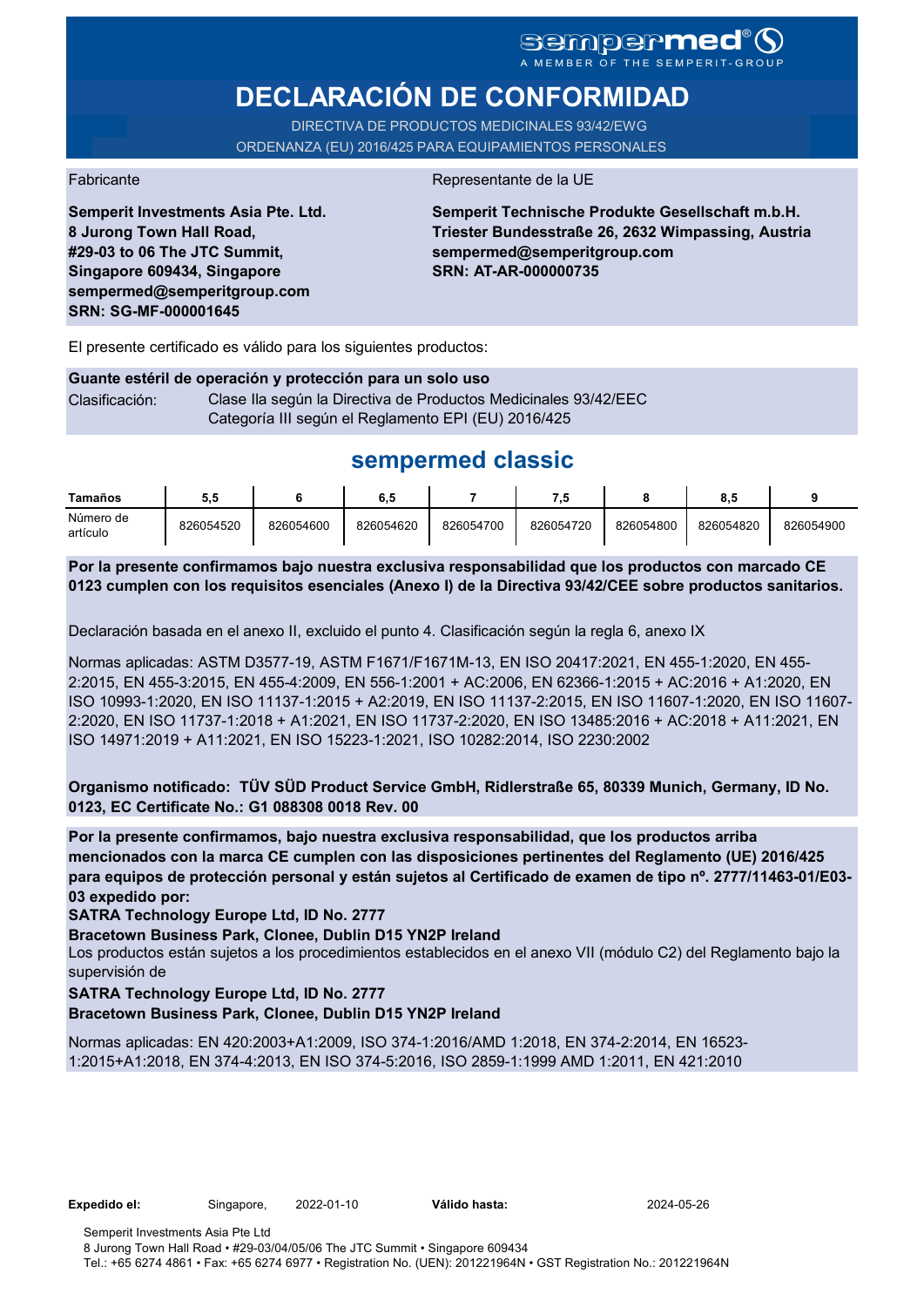# SGMDGP**MCC**<sup>®</sup>

# **DECLARAÇÃO DE CONFORMIDADE**

DIRETIVA 93/42/CEE SOBRE DISPOSITIVOS MÉDICOS REGULAMENTO (UE) 2016/425 SOBRE EQUIPAMENTO DE PROTEÇÃO INDIVIDUAL

#### Fabricante **Representante da UE**

**Semperit Investments Asia Pte. Ltd. 8 Jurong Town Hall Road, #29-03 to 06 The JTC Summit, Singapore 609434, Singapore sempermed@semperitgroup.com SRN: SG-MF-000001645**

**Semperit Technische Produkte Gesellschaft m.b.H. Triester Bundesstraße 26, 2632 Wimpassing, Austria sempermed@semperitgroup.com SRN: AT-AR-000000735**

Este certificado é válido para os seguintes produtos:

**Luva cirúrgica e de proteção estéril para uso único** Classificação: Classe IIa de acordo com a Diretiva de Dispositivos Médicos 93/42/CEE Categoria III de acordo com o regulamento EPI (UE) 2016/425

## **sempermed classic**

| Tamanhos             | 5.5       |           | 6.5       |           | - 9       |           | o<br>о.с  |           |
|----------------------|-----------|-----------|-----------|-----------|-----------|-----------|-----------|-----------|
| Números de<br>artigo | 826054520 | 826054600 | 826054620 | 826054700 | 826054720 | 826054800 | 826054820 | 826054900 |

**Declaramos desta forma, sob a nossa exclusiva responsabilidade, que os produtos com a marca CE 0123 estão em conformidade com os requisitos essenciais (anexo I) da Diretriz de Dispositivos Médicos 93/42/CEE.**

Declaração baseada no anexo II excluindo (4). Classificação de acordo com a regra 6, anexo IX.

Normas aplicadas: ASTM D3577-19, ASTM F1671/F1671M-13, EN ISO 20417:2021, EN 455-1:2020, EN 455- 2:2015, EN 455-3:2015, EN 455-4:2009, EN 556-1:2001 + AC:2006, EN 62366-1:2015 + AC:2016 + A1:2020, EN ISO 10993-1:2020, EN ISO 11137-1:2015 + A2:2019, EN ISO 11137-2:2015, EN ISO 11607-1:2020, EN ISO 11607-2:2020, EN ISO 11737-1:2018 + A1:2021, EN ISO 11737-2:2020, EN ISO 13485:2016 + AC:2018 + A11:2021, EN ISO 14971:2019 + A11:2021, EN ISO 15223-1:2021, ISO 10282:2014, ISO 2230:2002

**Organismo nomeado: TÜV SÜD Product Service GmbH, Ridlerstraße 65, 80339 Munich, Germany, ID No. 0123, EC Certificate No.: G1 088308 0018 Rev. 00** 

**Declaramos desta forma, sob a nossa exclusiva responsabilidade, que os produtos com a marca CE acima mencionados estão em conformidade com as disposições relevantes do regulamento (UE) 2016/425 para Equipamentos de Proteção Individual e são objeto do certificado de exame de tipo da UE n.º 2777/11463-01/E03-03 emitido por:**

**SATRA Technology Europe Ltd, ID No. 2777**

**Bracetown Business Park, Clonee, Dublin D15 YN2P Ireland**

Os produtos são objeto dos procedimentos previstos no anexo VII (módulo C2) do regulamento, sob a supervisão de

**SATRA Technology Europe Ltd, ID No. 2777**

**Bracetown Business Park, Clonee, Dublin D15 YN2P Ireland**

Normas aplicadas: EN 420:2003+A1:2009, ISO 374-1:2016/AMD 1:2018, EN 374-2:2014, EN 16523- 1:2015+A1:2018, EN 374-4:2013, EN ISO 374-5:2016, ISO 2859-1:1999 AMD 1:2011, EN 421:2010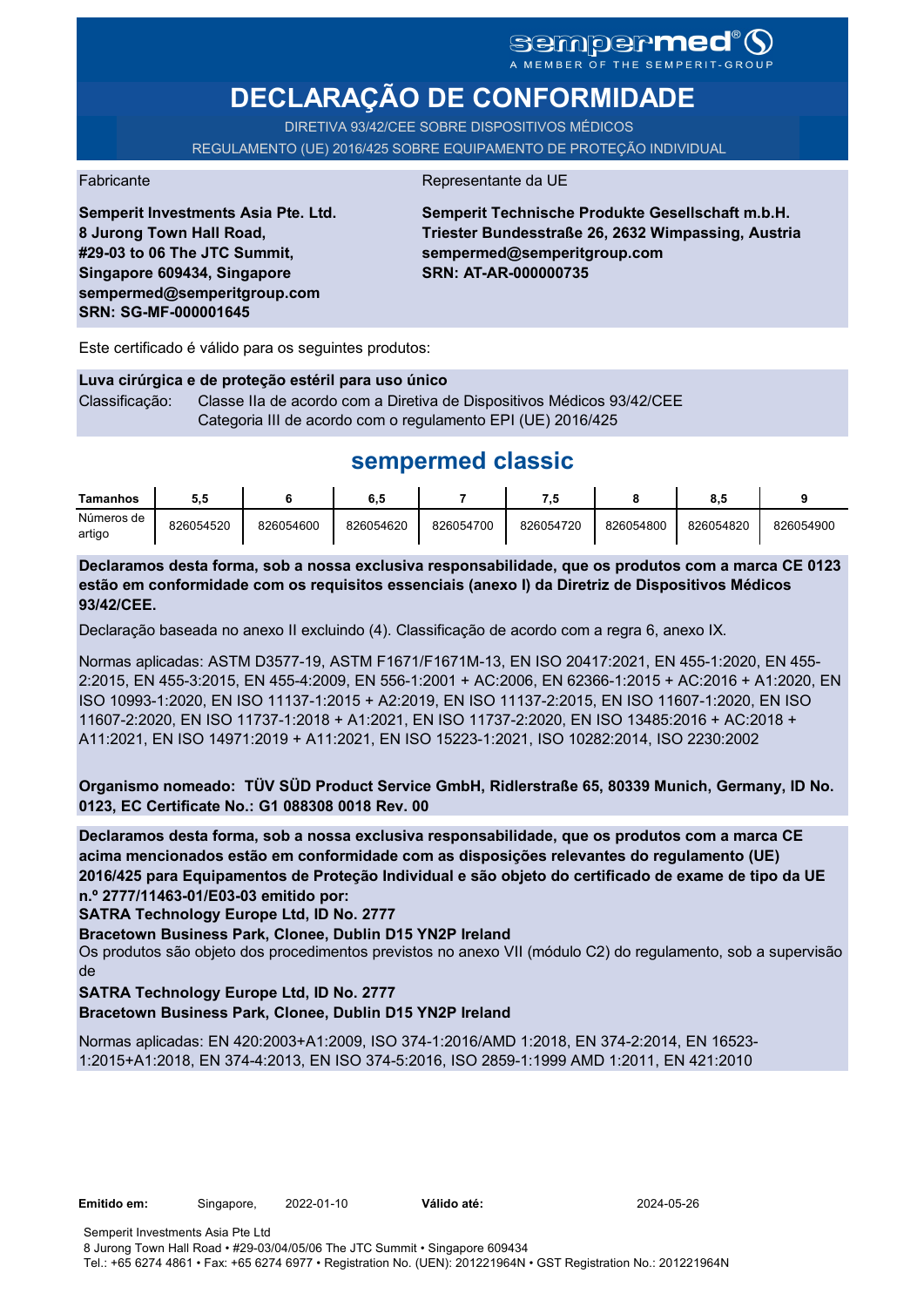# **DEKLARATON OM ÖVERENSSTÄMMELSE**

DIREkTIV 93/42/EEC MEDICINTEKNISKA PRODUKTER EU-FÖRORDNING 2016/425 FÖR PERSONLIG SKYDDSUTRUSTNING

**Semperit Investments Asia Pte. Ltd. 8 Jurong Town Hall Road, #29-03 to 06 The JTC Summit, Singapore 609434, Singapore sempermed@semperitgroup.com SRN: SG-MF-000001645**

#### Tillverkare Behörig representant hos EU

**Semperit Technische Produkte Gesellschaft m.b.H. Triester Bundesstraße 26, 2632 Wimpassing, Austria sempermed@semperitgroup.com SRN: AT-AR-000000735**

Detta certifikat gäller följande produkt:

**Steril kirurgi- ioch skyddshandske för engångsanvändning**  Klassificering: Klass Ia enlligt EU-direktiv för medicintek-niska produkter (MD) 93/42/EEC Kategori III enligt EU-förordning för personlig skyddsutrustning (PPE) 2016/425

## **sempermed classic**

| <b>Storlekar</b> | ວ.ວ       |           | 6,5       |           |           |           |           |           |
|------------------|-----------|-----------|-----------|-----------|-----------|-----------|-----------|-----------|
| Artikelnummer    | 826054520 | 826054600 | 826054620 | 826054700 | 826054720 | 826054800 | 826054820 | 826054900 |

**Vi förklarar härmed under eget exklusivt ansvar att ovan beskrivna, CE 0123-markerade produkt stämmer överens med erforderliga krav (Bilaga I) i direktivet för medicinska produkter 93/42/EEC.**

Deklaration enligt Bilaga II, (4) undantagen. Klassifiering enligt 6, Bilaga IX.

Tillämpade standarder: ASTM D3577-19, ASTM F1671/F1671M-13, EN ISO 20417:2021, EN 455-1:2020, EN 455- 2:2015, EN 455-3:2015, EN 455-4:2009, EN 556-1:2001 + AC:2006, EN 62366-1:2015 + AC:2016 + A1:2020, EN ISO 10993-1:2020, EN ISO 11137-1:2015 + A2:2019, EN ISO 11137-2:2015, EN ISO 11607-1:2020, EN ISO 11607- 2:2020, EN ISO 11737-1:2018 + A1:2021, EN ISO 11737-2:2020, EN ISO 13485:2016 + AC:2018 + A11:2021, EN ISO 14971:2019 + A11:2021, EN ISO 15223-1:2021, ISO 10282:2014, ISO 2230:2002

**Angiven myndighet: TÜV SÜD Product Service GmbH, Ridlerstraße 65, 80339 Munich, Germany, ID No. 0123, EC Certificate No.: G1 088308 0018 Rev. 00** 

**Vi förklarar härmed under eget exklusivt ansvar att ovan beskrivna, CE-markerade produkt stämmer överens med tillämpliga bestämmelser i EU-förordningen 2016/425 för personlig skyddsutrustning och är identisk med den personliga skyddsutrustning som anges i EU-certifikat för typgranskning nummer2777/11463-01/E03-03 daterad av:**

**SATRA Technology Europe Ltd, ID No. 2777**

**Bracetown Business Park, Clonee, Dublin D15 YN2P Ireland**

och är föremål för den procedur som beskrivs i Bilaga VII (Modul C2) till EU-förordningen 2016/425 under the supervision of under uppsikt av

#### **SATRA Technology Europe Ltd, ID No. 2777**

#### **Bracetown Business Park, Clonee, Dublin D15 YN2P Ireland**

Tillämpade standarder: EN 420:2003+A1:2009, ISO 374-1:2016/AMD 1:2018, EN 374-2:2014, EN 16523- 1:2015+A1:2018, EN 374-4:2013, EN ISO 374-5:2016, ISO 2859-1:1999 AMD 1:2011, EN 421:2010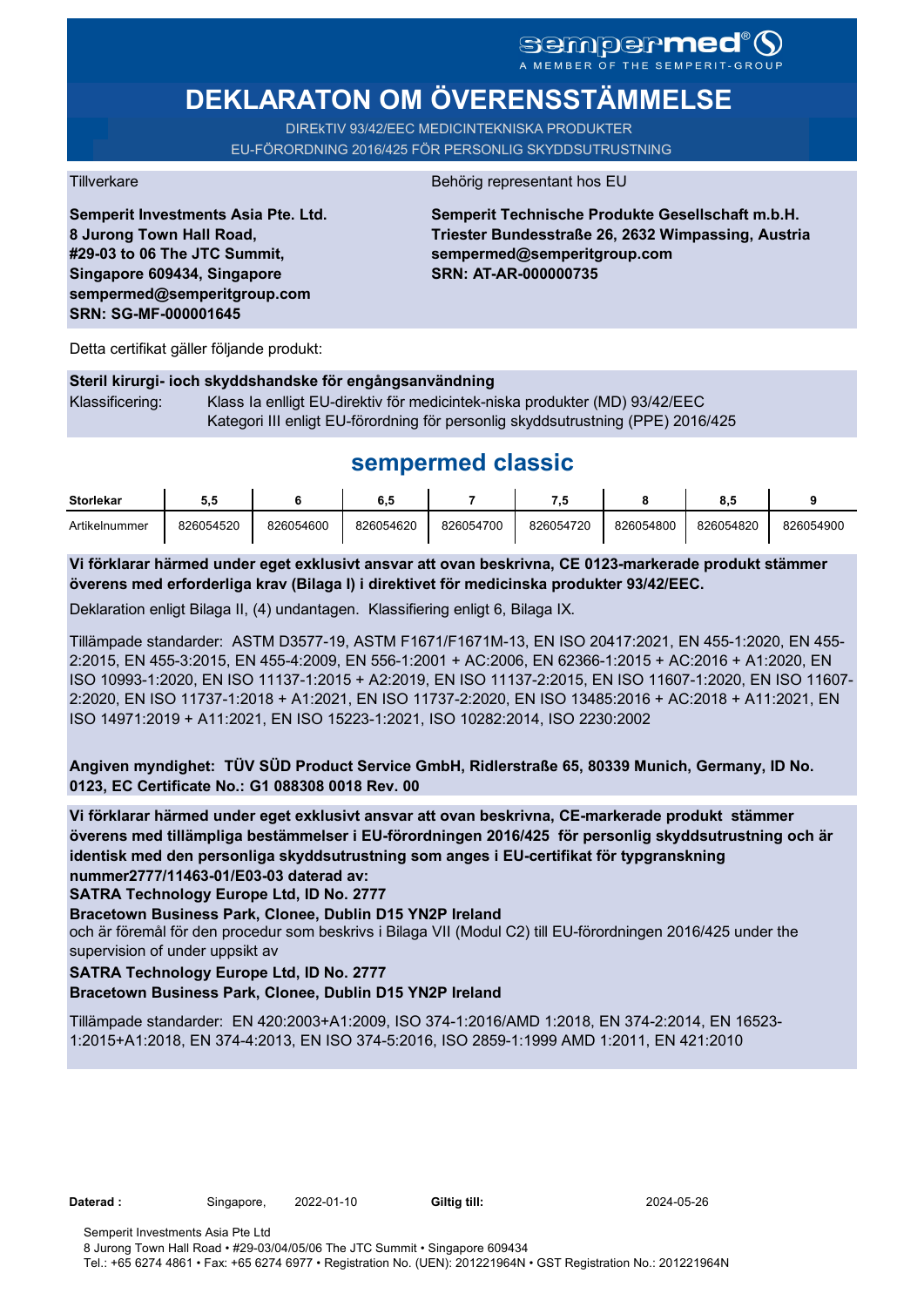# **KONFORMITETSERKLÆRING**

DIREKTIV 93/42/EØF OM MEDICINSK UDSTYR FORORDNING (EU) 2016/425 FOR PERSONLIGE VÆRNEMIDLER

#### Producent EU-befuldmægtigede

**Semperit Investments Asia Pte. Ltd. 8 Jurong Town Hall Road, #29-03 to 06 The JTC Summit, Singapore 609434, Singapore sempermed@semperitgroup.com SRN: SG-MF-000001645**

**Semperit Technische Produkte Gesellschaft m.b.H. Triester Bundesstraße 26, 2632 Wimpassing, Austria sempermed@semperitgroup.com SRN: AT-AR-000000735**

Dette certifikat er gyldigt for følgende produkter:

| Steril operations- og beskyttelseshandske til engangsbrug |                                                                    |  |  |  |  |  |  |
|-----------------------------------------------------------|--------------------------------------------------------------------|--|--|--|--|--|--|
| Klassificering:                                           | Klasse IIa jævnfør 93/42/EØF-retningslinjerne for medicinsk udstyr |  |  |  |  |  |  |
|                                                           | Kategori III jævnfør PVM-forordningen (EU) 2016/425                |  |  |  |  |  |  |

## **sempermed classic**

| <b>Størrelser</b> | .         |           | o.c       |           |           |           |           |           |
|-------------------|-----------|-----------|-----------|-----------|-----------|-----------|-----------|-----------|
| Artikelnumre      | 826054520 | 826054600 | 826054620 | 826054700 | 826054720 | 826054800 | 826054820 | 826054900 |

**Vi bekræfter hermed under fuldt ansvar, at de ovenfor nævnte CE 0123-mærkede produkter stemmer overens med med de grundliggende krav (bilag I) i retningslinjerne for medicinsk udstyr 93/42/EØF.**

Forklaring baseret på bilag II exklusiv (4). Klassificering jævnfør regel 6, bilag IX.

Anvendte standarder: ASTM D3577-19, ASTM F1671/F1671M-13, EN ISO 20417:2021, EN 455-1:2020, EN 455- 2:2015, EN 455-3:2015, EN 455-4:2009, EN 556-1:2001 + AC:2006, EN 62366-1:2015 + AC:2016 + A1:2020, EN ISO 10993-1:2020, EN ISO 11137-1:2015 + A2:2019, EN ISO 11137-2:2015, EN ISO 11607-1:2020, EN ISO 11607-2:2020, EN ISO 11737-1:2018 + A1:2021, EN ISO 11737-2:2020, EN ISO 13485:2016 + AC:2018 + A11:2021, EN ISO 14971:2019 + A11:2021, EN ISO 15223-1:2021, ISO 10282:2014, ISO 2230:2002

**Det nævnte sted: TÜV SÜD Product Service GmbH, Ridlerstraße 65, 80339 Munich, Germany, ID No. 0123, EC Certificate No.: G1 088308 0018 Rev. 00** 

**Vi bekræfter hermed under fuldt ansvar, at de ovenfor nævnte CE-mærkede produkter stemmer overens med med de afgørende bestemmelser i forordningen (EU) 2016/425 for personlige værnemidler, og er genstand for EU-certificering af typeafprøvning nr.2777/11463-01/E03-03 udstedt gennem:**

### **SATRA Technology Europe Ltd, ID No. 2777**

**Bracetown Business Park, Clonee, Dublin D15 YN2P Ireland**

Produkterne er genstand for procedurer jævnfør VII (modul C2) i forordningen med opsyn af

### **SATRA Technology Europe Ltd, ID No. 2777**

**Bracetown Business Park, Clonee, Dublin D15 YN2P Ireland**

Anvendte standarder: EN 420:2003+A1:2009, ISO 374-1:2016/AMD 1:2018, EN 374-2:2014, EN 16523- 1:2015+A1:2018, EN 374-4:2013, EN ISO 374-5:2016, ISO 2859-1:1999 AMD 1:2011, EN 421:2010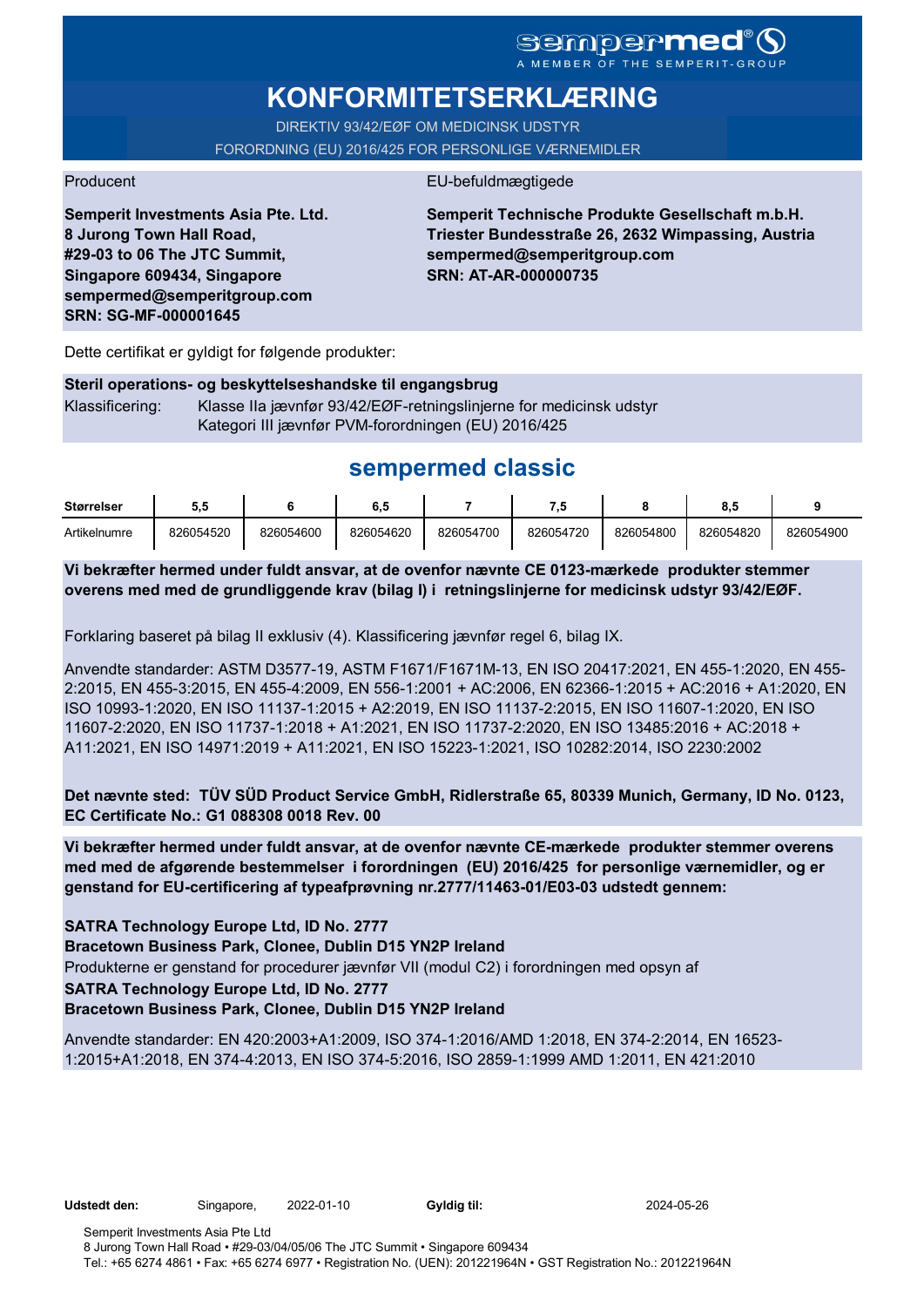# **KONFORMITETSERKLÆRING**

DIREKTIV FOR MEDISINSK UTSTYR 93/42/EØS FORORDNING (EU) NR. 2016/425 OM PERSONLIG VERNEUTSTYR

#### Produsent Autorisert representant i EU

**Semperit Investments Asia Pte. Ltd. 8 Jurong Town Hall Road, #29-03 to 06 The JTC Summit, Singapore 609434, Singapore sempermed@semperitgroup.com SRN: SG-MF-000001645**

**Semperit Technische Produkte Gesellschaft m.b.H. Triester Bundesstraße 26, 2632 Wimpassing, Austria sempermed@semperitgroup.com SRN: AT-AR-000000735**

Dette sertifikatet er gyldig for følgende produkter:

#### **Steril operasjons- og beskyttelseshanske for engangsbruk**

Klassifisering: Klasse IIa i henhold til Direktiv for medisinsk utstyr 93/42/EØS Kategori III i henhold til PVU-forordningen (EU) nr. 2016/425

## **sempermed classic**

| <b>Størrelser</b> | ບ.ບ       |           | o.c       |           | - 7       |           | υ.,       |           |
|-------------------|-----------|-----------|-----------|-----------|-----------|-----------|-----------|-----------|
| Artikkelnumre     | 826054520 | 826054600 | 826054620 | 826054700 | 826054720 | 826054800 | 826054820 | 826054900 |

#### **Vi erklærer herved under eneansvar at det CE 0123-merkede produktet oppfyller de grunnleggende kravene (Vedlegg I) i Direktivet for medisinsk utstyr 93/42/EØS.**

Erklæring basert på Vedlegg II unntatt (4). Klassifisering i henhold til Regel nr. 6, Vedlegg IX.

Relevante standarder: ASTM D3577-19, ASTM F1671/F1671M-13, EN ISO 20417:2021, EN 455-1:2020, EN 455- 2:2015, EN 455-3:2015, EN 455-4:2009, EN 556-1:2001 + AC:2006, EN 62366-1:2015 + AC:2016 + A1:2020, EN ISO 10993-1:2020, EN ISO 11137-1:2015 + A2:2019, EN ISO 11137-2:2015, EN ISO 11607-1:2020, EN ISO 11607- 2:2020, EN ISO 11737-1:2018 + A1:2021, EN ISO 11737-2:2020, EN ISO 13485:2016 + AC:2018 + A11:2021, EN ISO 14971:2019 + A11:2021, EN ISO 15223-1:2021, ISO 10282:2014, ISO 2230:2002

**Teknisk kontrollorgan: TÜV SÜD Product Service GmbH, Ridlerstraße 65, 80339 Munich, Germany, ID No. 0123, EC Certificate No.: G1 088308 0018 Rev. 00** 

**Vi erklærer herved under eneansvar at det CE-merkede produktet som er nevnt ovenfor oppfyller de relevante bestemmelsene i Forordning (EU) nr. 2016/425 om personlig verneutstyr og er gjenstand for EUtypeprøvesertifikat nr. 2777/11463-01/E03-03 utstedt av:**

**SATRA Technology Europe Ltd, ID No. 2777**

**Bracetown Business Park, Clonee, Dublin D15 YN2P Ireland**

Produktet er gjenstand for prosedyren som er beskrevet i Vedlegg VII (Modul C2) i Forordning nr. 2016/425 under tilsyn av

#### **SATRA Technology Europe Ltd, ID No. 2777**

**Bracetown Business Park, Clonee, Dublin D15 YN2P Ireland**

Relevante standarder: EN 420:2003+A1:2009, ISO 374-1:2016/AMD 1:2018, EN 374-2:2014, EN 16523- 1:2015+A1:2018, EN 374-4:2013, EN ISO 374-5:2016, ISO 2859-1:1999 AMD 1:2011, EN 421:2010

| Utstedt den: | Singapore, | 2022-01-10 | Gyldig til: | 2024-05-26 |
|--------------|------------|------------|-------------|------------|
|              |            |            |             |            |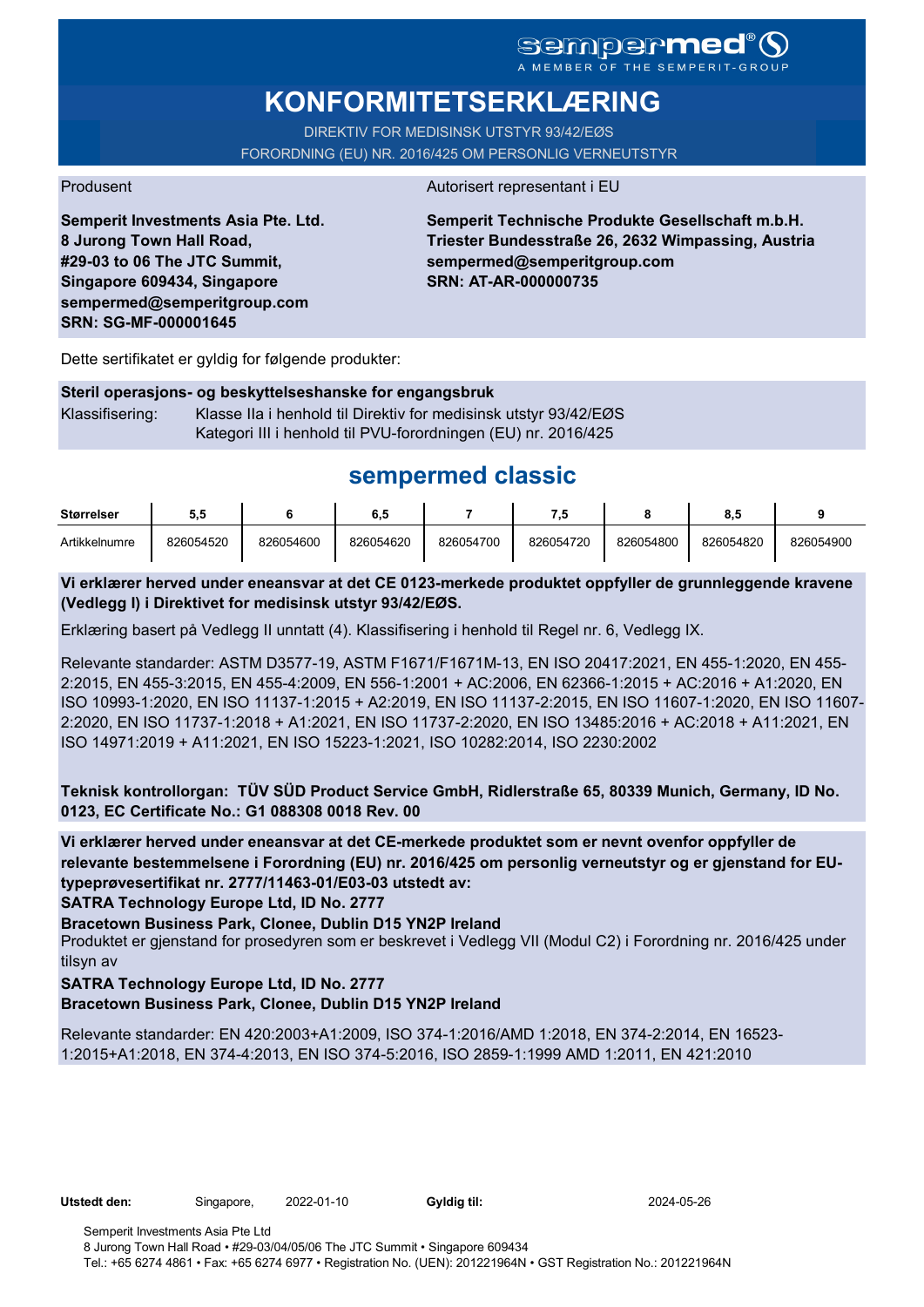# SCMDOCPMCO

# **VAATIMUSTENMUKAISUUSVAKUUTUS**

LÄÄKINNÄLLISIÄ LAITTEITA KOSKEVA DIREKTIIVI 93/42/ETY HENKILÖNSUOJAIMISTA ANNETTU ASETUS (EU) 2016/425

**Semperit Investments Asia Pte. Ltd. 8 Jurong Town Hall Road, #29-03 to 06 The JTC Summit, Singapore 609434, Singapore sempermed@semperitgroup.com SRN: SG-MF-000001645**

#### Valmistaja EU:n valtuutettu edustaja

**Semperit Technische Produkte Gesellschaft m.b.H. Triester Bundesstraße 26, 2632 Wimpassing, Austria sempermed@semperitgroup.com SRN: AT-AR-000000735**

Tämä sertifikaatti koskee seuraavia tuotteita:

#### **Kertakäyttöinen steriili leikkaus- ja suojakäsine**

Luokitus: Luokka IIa lääkinnällisiä laitteita koskevan direktiivin 93/42/ETY mukaisesti Luokka III henkilönsuojaimista annetun asetuksen (EU) 2016/425 mukaisesti

## **sempermed classic**

| Koot         | J.v       |           | υ.,       |           |           |           | v.v       |           |
|--------------|-----------|-----------|-----------|-----------|-----------|-----------|-----------|-----------|
| Tuotenumerot | 826054520 | 826054600 | 826054620 | 826054700 | 826054720 | 826054800 | 826054820 | 826054900 |

**Täten vahvistamme yksinomaisella vastuullamme, että CE 0123-merkityt tuotteet vastaavat lääkinnällisiä laitteita koskevan direktiivin 93/42/ETY mukaisia perustavanlaatuisia vaatimuksia (liite I).**

Selvitys perustuu liitteeseen II, lukuun ottamatta (4). Luokittelu liitteen IX, säännön 6 mukaan

Sovelletut standardit: ASTM D3577-19, ASTM F1671/F1671M-13, EN ISO 20417:2021, EN 455-1:2020, EN 455- 2:2015, EN 455-3:2015, EN 455-4:2009, EN 556-1:2001 + AC:2006, EN 62366-1:2015 + AC:2016 + A1:2020, EN ISO 10993-1:2020, EN ISO 11137-1:2015 + A2:2019, EN ISO 11137-2:2015, EN ISO 11607-1:2020, EN ISO 11607- 2:2020, EN ISO 11737-1:2018 + A1:2021, EN ISO 11737-2:2020, EN ISO 13485:2016 + AC:2018 + A11:2021, EN ISO 14971:2019 + A11:2021, EN ISO 15223-1:2021, ISO 10282:2014, ISO 2230:2002

### **Ilmoitettu laitos: TÜV SÜD Product Service GmbH, Ridlerstraße 65, 80339 Munich, Germany, ID No. 0123, EC Certificate No.: G1 088308 0018 Rev. 00**

**Täten vahvistamme yksinomaisella vastuullamme, että yllä mainitut CE-merkityt tuotteet vastaavat henkilönsuojaimista annetun asetuksen (EU) 2016/425 mukaisia perustavanlaatuisia vaatimuksia ja niihin sovelletaan EU:n tyyppitarkastustodistusta nro 2777/11463-01/E03-03 laadittu :**

**SATRA Technology Europe Ltd, ID No. 2777**

**Bracetown Business Park, Clonee, Dublin D15 YN2P Ireland**

Tuotteet ovat asetuksen liitteen VII (moduuli C2) mukaisen menettelyn kohteena, valvonnan suorittaa

**SATRA Technology Europe Ltd, ID No. 2777**

#### **Bracetown Business Park, Clonee, Dublin D15 YN2P Ireland**

Sovelletut standardit: EN 420:2003+A1:2009, ISO 374-1:2016/AMD 1:2018, EN 374-2:2014, EN 16523- 1:2015+A1:2018, EN 374-4:2013, EN ISO 374-5:2016, ISO 2859-1:1999 AMD 1:2011, EN 421:2010

**Laadittu :** Singapore, 2022-01-10 **Voimassa (asti):** 2024-05-26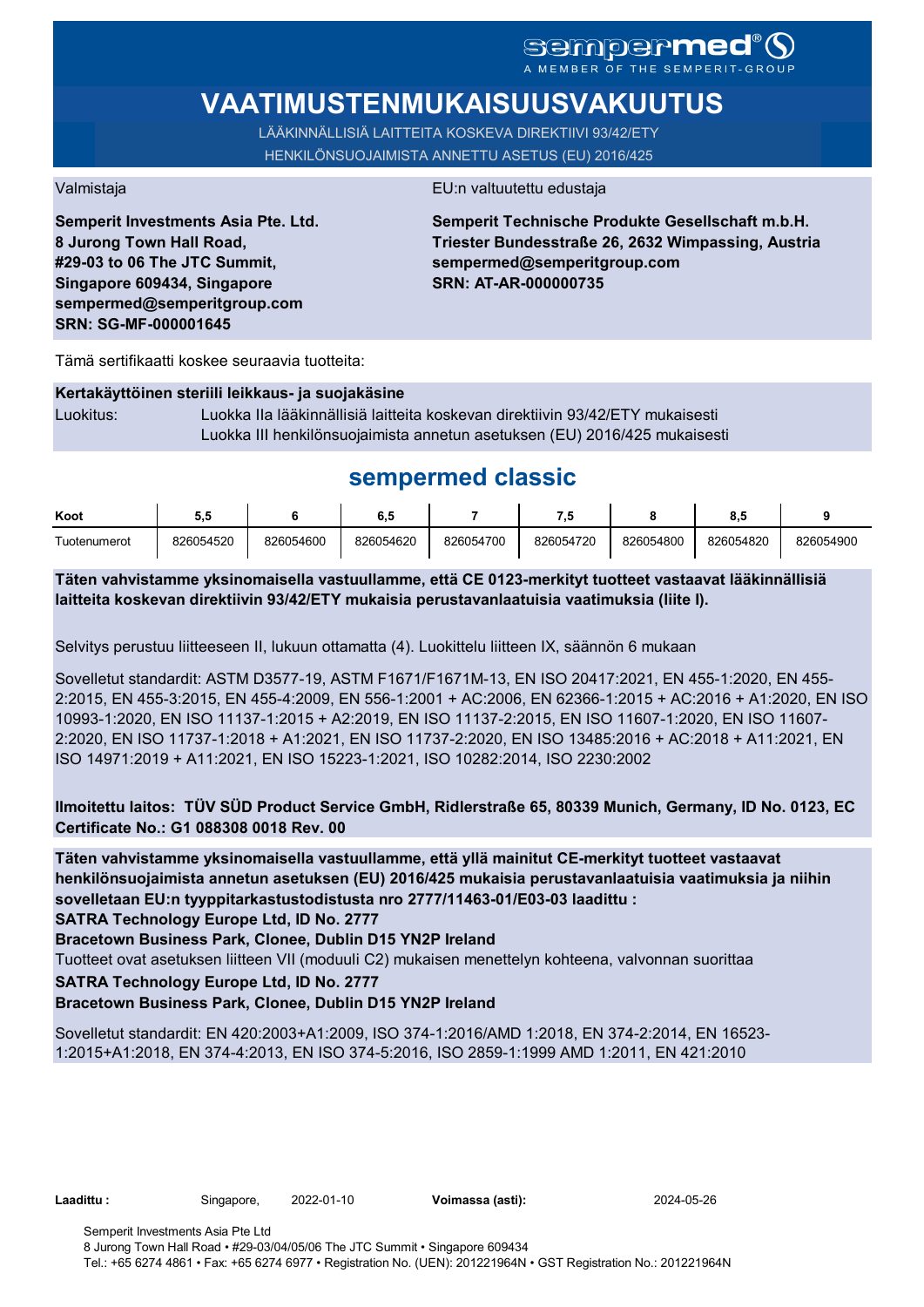# **ATITIKTIES DEKLARACIJA**

DIREKTYVA DĖL MEDICINOS PRIETAISŲ 93/42/EEB REGLAMENTAS (ES) 2016/425 DĖL ASMENINIŲ APSAUGOS PRIEMONIŲ

Gamintojas **ES** įgaliotas asmuo

**Semperit Investments Asia Pte. Ltd. 8 Jurong Town Hall Road, #29-03 to 06 The JTC Summit, Singapore 609434, Singapore sempermed@semperitgroup.com SRN: SG-MF-000001645**

**Semperit Technische Produkte Gesellschaft m.b.H. Triester Bundesstraße 26, 2632 Wimpassing, Austria sempermed@semperitgroup.com SRN: AT-AR-000000735**

Šis sertifikatas galioja toliau nurodytiems produktams:

**Sterilios vienkartinio naudojimo operacinės ir apsauginės pirštinės** Klasifikacija: Ila klasė pagal direktyva dėl medicinos prietaisų 93/42/EEB III kategorija pagal reglamentą (ES) 2016/425 dėl asmeninių apsaugos priemonių

# **sempermed classic**

| Dvdžiai            | 5.5       |           | ο. c      |           | ۰.        |           | 0<br>υ.,  |           |
|--------------------|-----------|-----------|-----------|-----------|-----------|-----------|-----------|-----------|
| Prekiy<br>numeriai | 826054520 | 826054600 | 826054620 | 826054700 | 826054720 | 826054800 | 826054820 | 826054900 |

**Prisiimdami visą atsakomybę šiuo dokumentu patvirtiname, kad CE 0123 paženklinti produktai atitinka svarbiausius direktyvos dėl medicinos prietaisų 93/42/EEB reikalavimus (I priedas).**

Paaiškinimas remiasi tik II priedu (4). Klasifikacija pagal IX priedo 6 taisyklę.

Taikomi standartai: ASTM D3577-19, ASTM F1671/F1671M-13, EN ISO 20417:2021, EN 455-1:2020, EN 455- 2:2015, EN 455-3:2015, EN 455-4:2009, EN 556-1:2001 + AC:2006, EN 62366-1:2015 + AC:2016 + A1:2020, EN ISO 10993-1:2020, EN ISO 11137-1:2015 + A2:2019, EN ISO 11137-2:2015, EN ISO 11607-1:2020, EN ISO 11607-2:2020, EN ISO 11737-1:2018 + A1:2021, EN ISO 11737-2:2020, EN ISO 13485:2016 + AC:2018 + A11:2021, EN ISO 14971:2019 + A11:2021, EN ISO 15223-1:2021, ISO 10282:2014, ISO 2230:2002

**Notifikuotoji įstaiga: TÜV SÜD Product Service GmbH, Ridlerstraße 65, 80339 Munich, Germany, ID No. 0123, EC Certificate No.: G1 088308 0018 Rev. 00** 

**Prisiimdami visą atsakomybę, šiuo dokumentu patvirtiname, kad anksčiau paminėti CE paženklinti produktai atitinka svarbiausius direktyvos dėl asmeninių apsaugos priemonių (ES) 2016/425 reikalavimus ir yra ES tipo tyrimo sertifikato Nr. objektas. 2777/11463-01/E03-03 išduota :**

**SATRA Technology Europe Ltd, ID No. 2777**

**Bracetown Business Park, Clonee, Dublin D15 YN2P Ireland**

Produktai yra metodo objektas pagal direktyvos VII priedą (modulis C2) prižiūrint

**SATRA Technology Europe Ltd, ID No. 2777**

### **Bracetown Business Park, Clonee, Dublin D15 YN2P Ireland**

Taikomi standartai: EN 420:2003+A1:2009, ISO 374-1:2016/AMD 1:2018, EN 374-2:2014, EN 16523- 1:2015+A1:2018, EN 374-4:2013, EN ISO 374-5:2016, ISO 2859-1:1999 AMD 1:2011, EN 421:2010

Galioja iki: 2024-05-26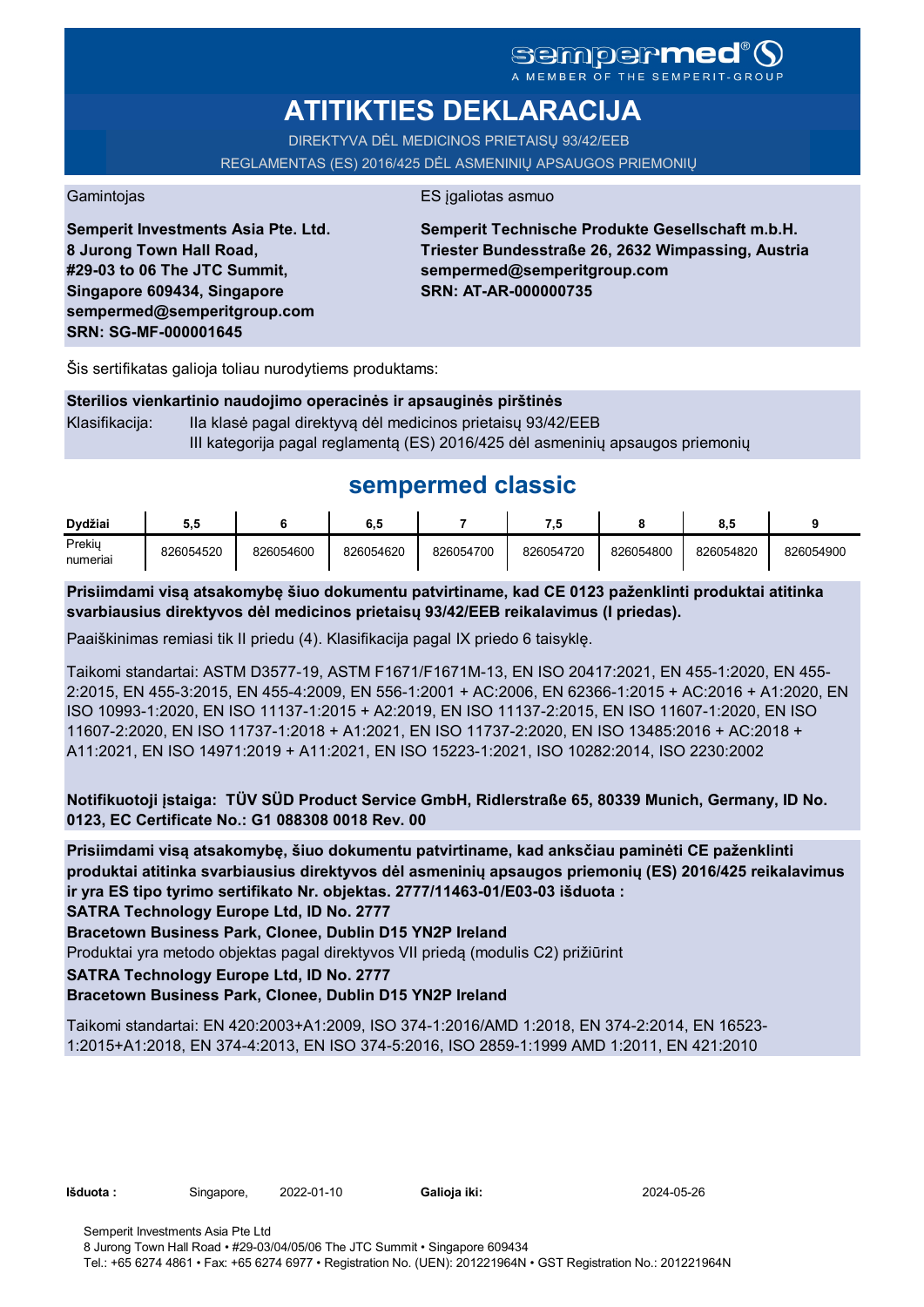# **ATBILSTĪBAS DEKLARĀCIJA**

MEDICĪNAS IERĪČU DIREKTĪVA 93/42/EEK

REGULA (ES) 2016/425 PAR INDIVIDUĀLAJIEM AIZSARDZĪBAS LĪDZEKĻIEM

Likumīgais ražotājs **Pilnvarotais pārstāvis ES** 

**Semperit Investments Asia Pte. Ltd. 8 Jurong Town Hall Road, #29-03 to 06 The JTC Summit, Singapore 609434, Singapore sempermed@semperitgroup.com SRN: SG-MF-000001645**

**Semperit Technische Produkte Gesellschaft m.b.H. Triester Bundesstraße 26, 2632 Wimpassing, Austria sempermed@semperitgroup.com SRN: AT-AR-000000735**

Šis sertifikāts ir derīgs šādam produktam:

#### **Sterili ķirurģiskie aizsargcimdi vienreizējai lietošanai**

Klasifikācija: IIa klase saskaņā ar medicīnas ierīču direktīvu 93/42/EEK III kategorija saskaņā ar IAL Regulu (ES) 2016/425

## **sempermed classic**

| Izmēri   | 5.5       |           | 6.5       |           | 7.5       |           |           |           |
|----------|-----------|-----------|-----------|-----------|-----------|-----------|-----------|-----------|
| Artikula | 826054520 | 826054600 | 826054620 | 826054700 | 826054720 | 826054800 | 826054820 | 826054900 |
| numurs   |           |           |           |           |           |           |           |           |

#### **Ar šo mēs apliecinām, ka iepriekš aprakstītais produkts ar CE 0123 marķējumu atbilst medicīnas ierīču 93/42/EEK direktīvas pamatprasībām (I pielikums).**

Deklarācija, pamatojoties uz II pielikumu, izņemot (4). Klasifikācija saskaņā ar IX pielikuma 6. noteikumu.

Piemērotie standarti: ASTM D3577-19, ASTM F1671/F1671M-13, EN ISO 20417:2021, EN 455-1:2020, EN 455- 2:2015, EN 455-3:2015, EN 455-4:2009, EN 556-1:2001 + AC:2006, EN 62366-1:2015 + AC:2016 + A1:2020, EN ISO 10993-1:2020, EN ISO 11137-1:2015 + A2:2019, EN ISO 11137-2:2015, EN ISO 11607-1:2020, EN ISO 11607-2:2020, EN ISO 11737-1:2018 + A1:2021, EN ISO 11737-2:2020, EN ISO 13485:2016 + AC:2018 + A11:2021, EN ISO 14971:2019 + A11:2021, EN ISO 15223-1:2021, ISO 10282:2014, ISO 2230:2002

**Pilnvarotā iestāde: TÜV SÜD Product Service GmbH, Ridlerstraße 65, 80339 Munich, Germany, ID No. 0123, EC Certificate No.: G1 088308 0018 Rev. 00** 

**Ar šo mēs apliecinām, ka iepriekš aprakstītais produkts ar CE marķējumu atbilst Regulas (ES) 2016/425 par individuālajiem aizsardzības līdzekļiem piemērojamajiem noteikumiem un ir identisks individuālajiem aizsardzības līdzekļiem, uz kuriem attiecas ES tipa pārbaudes sertifikāts Nr. 2777/11463-01/E03-03 izdots :**

**SATRA Technology Europe Ltd, ID No. 2777**

**Bracetown Business Park, Clonee, Dublin D15 YN2P Ireland**

un uz to attiecas Regulas (ES) 2016/425 VII pielikumā (C2 modulis) noteiktā procedūra

#### **SATRA Technology Europe Ltd, ID No. 2777**

#### **Bracetown Business Park, Clonee, Dublin D15 YN2P Ireland**

Piemērotie standarti: EN 420:2003+A1:2009, ISO 374-1:2016/AMD 1:2018, EN 374-2:2014, EN 16523- 1:2015+A1:2018, EN 374-4:2013, EN ISO 374-5:2016, ISO 2859-1:1999 AMD 1:2011, EN 421:2010

**Izdots :** Singapore, **Derīgs līdz:** 2022-01-10 2024-05-26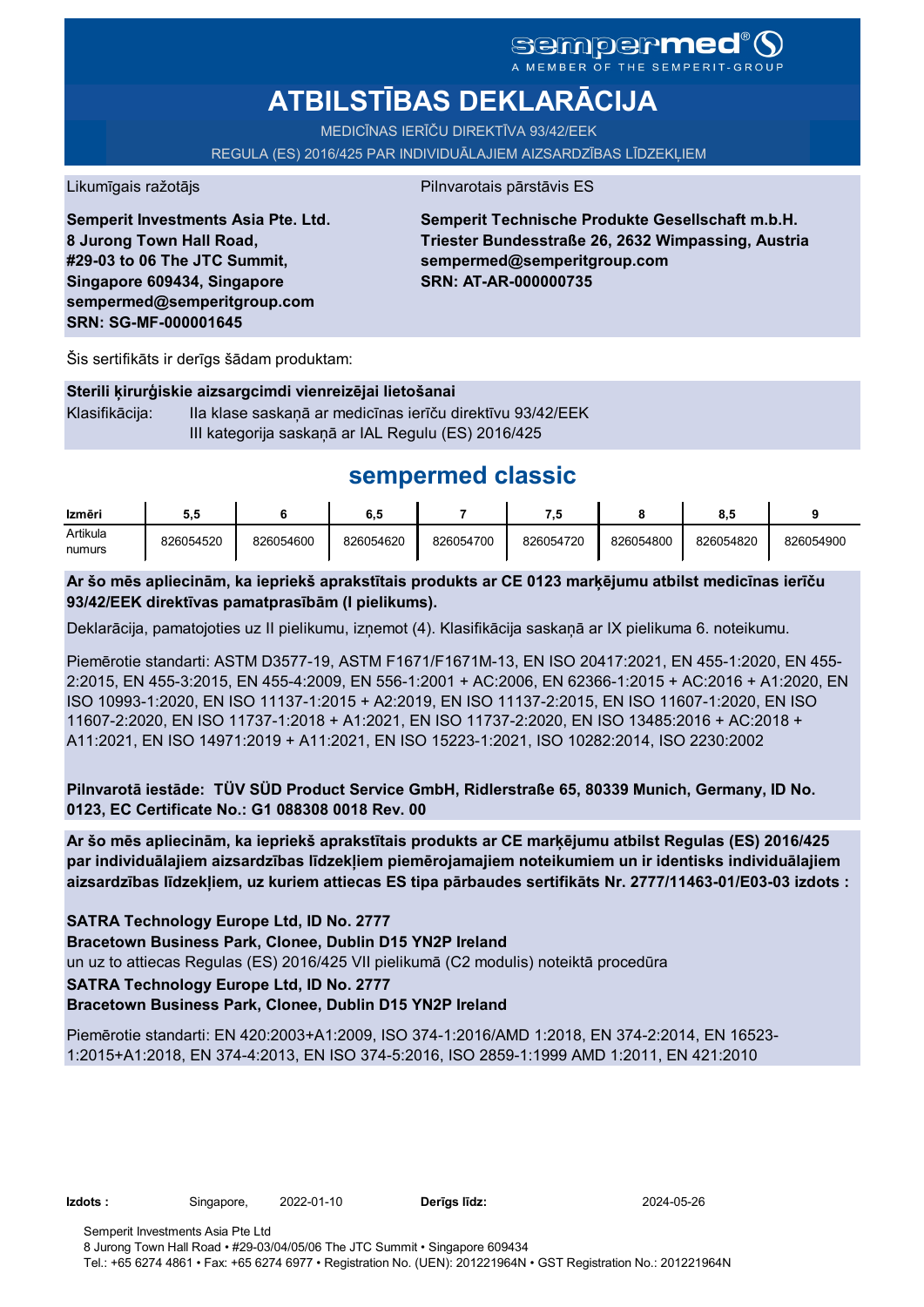# **VASTAVUSDEKLARATSIOON**

MEDITSIINITOODETE DIREKTIIV 93/42/EMÜ ISIKUKAITSEVAHENDITE MÄÄRUS (EL) 2016/425

Tootja Volitatud esindaja EL-is

**Semperit Investments Asia Pte. Ltd. 8 Jurong Town Hall Road, #29-03 to 06 The JTC Summit, Singapore 609434, Singapore sempermed@semperitgroup.com SRN: SG-MF-000001645**

**Semperit Technische Produkte Gesellschaft m.b.H. Triester Bundesstraße 26, 2632 Wimpassing, Austria sempermed@semperitgroup.com SRN: AT-AR-000000735**

See sertifikaat kehtib järgmistele toodetele:

#### **Steriilne operatsiooni- ja kaitsekinnas ühekordseks kasutuseks**

Klassifikatsioon: IIa klass kooskõlas meditsiinitoodete direktiiviga 93/42/EMÜ III kategooria kooskõlas isikukaitsevahendite määrusega (EL) 2016/425

# **sempermed classic**

| <b>Suurused</b> | ວ.ວ       |           | 6,5       |           | ٠.        |           | v.v       |           |
|-----------------|-----------|-----------|-----------|-----------|-----------|-----------|-----------|-----------|
| Tootenumbrid    | 826054520 | 826054600 | 826054620 | 826054700 | 826054720 | 826054800 | 826054820 | 826054900 |

### **Kinnitame oma ainuvastutusel, et CE 0123-märgisega tooted on kooskõlas meditsiinitoodete direktiivi 93/42/EMÜ peamiste nõuetega (I lisa).**

Deklaratsioon põhineb II lisal, välja arvatud punkt 4. Klassifikatsioon kooskõlas IX lisa 6. reegliga.

Kohaldatud normid: ASTM D3577-19, ASTM F1671/F1671M-13, EN ISO 20417:2021, EN 455-1:2020, EN 455- 2:2015, EN 455-3:2015, EN 455-4:2009, EN 556-1:2001 + AC:2006, EN 62366-1:2015 + AC:2016 + A1:2020, EN ISO 10993-1:2020, EN ISO 11137-1:2015 + A2:2019, EN ISO 11137-2:2015, EN ISO 11607-1:2020, EN ISO 11607- 2:2020, EN ISO 11737-1:2018 + A1:2021, EN ISO 11737-2:2020, EN ISO 13485:2016 + AC:2018 + A11:2021, EN ISO 14971:2019 + A11:2021, EN ISO 15223-1:2021, ISO 10282:2014, ISO 2230:2002

**Teavitatud asutus: TÜV SÜD Product Service GmbH, Ridlerstraße 65, 80339 Munich, Germany, ID No. 0123, EC Certificate No.: G1 088308 0018 Rev. 00** 

**Kinnitame oma ainuvastutusel, et eespool nimetatud CE-märgistusega tooted on kooskõlas isikukaitsevahendite määruse (EL) 2016/425 põhisätetega ning on identsed isikukaitsevahenditega, mille kohta on välja antud EÜ tüübihindamistõend nr2777/11463-01/E03-03 välja :**

**SATRA Technology Europe Ltd, ID No. 2777**

**Bracetown Business Park, Clonee, Dublin D15 YN2P Ireland**

Toodetele kohaldub määruse VII lisa (moodul C2) menetlus, mille üle teostab järelevalvet

**SATRA Technology Europe Ltd, ID No. 2777**

### **Bracetown Business Park, Clonee, Dublin D15 YN2P Ireland**

Kohaldatud normid: EN 420:2003+A1:2009, ISO 374-1:2016/AMD 1:2018, EN 374-2:2014, EN 16523- 1:2015+A1:2018, EN 374-4:2013, EN ISO 374-5:2016, ISO 2859-1:1999 AMD 1:2011, EN 421:2010

Kehtivusaeg: 2024-05-26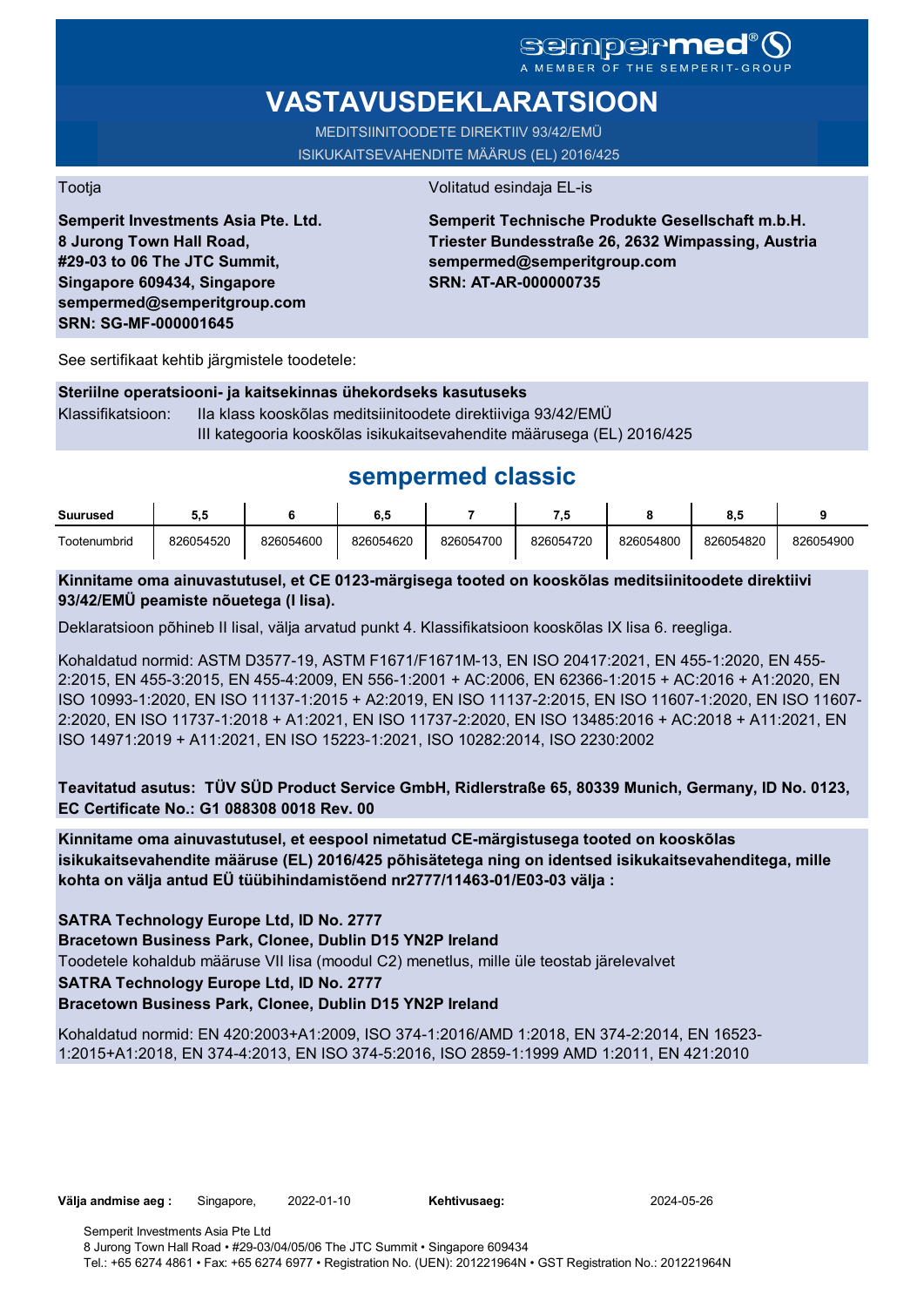# **PROHLÁŠENÍ O SHODĚ**

SMĚRNICE O ZDRAVOTNICKÝCH PROSTŘEDCÍCH 93/42/EHS NAŘÍZENÍ (EU) 2016/425 PRO OSOBNÍ OCHRANNÉ PROSTŘEDKY

#### Výrobce EU zplnomocněný zástupce

**Semperit Investments Asia Pte. Ltd. 8 Jurong Town Hall Road, #29-03 to 06 The JTC Summit, Singapore 609434, Singapore sempermed@semperitgroup.com SRN: SG-MF-000001645**

**Semperit Technische Produkte Gesellschaft m.b.H. Triester Bundesstraße 26, 2632 Wimpassing, Austria sempermed@semperitgroup.com SRN: AT-AR-000000735**

Tento certifikát je platný pro následující produkty:

#### **Sterilní operační a ochranné rukavice pro jednorázové použití**

Klasifikace Třída IIa podle směrnice o zdravotnických prostředcích 93/42/EEC Kategorie III podle nařízení o OOP (EU) 2016/425

## **sempermed classic**

| Velikosti         | IJ.       |           | b.5       |           |           |           | 0<br>o.a  |           |
|-------------------|-----------|-----------|-----------|-----------|-----------|-----------|-----------|-----------|
| Číslo<br>produktu | 826054520 | 826054600 | 826054620 | 826054700 | 826054720 | 826054800 | 826054820 | 826054900 |

**Tímto potvrzujeme s výlučnou odpovědností, že produkty označené CE 0123 souhlasí se základními požadavky (příloha I) směrnice o zdravotnických prostředcích 93/42/EHS.**

Vysvětlení se zakládají na příloze II včetně (4). klasifikace podle pravidla 6, příloha IX.

Použité normy: ASTM D3577-19, ASTM F1671/F1671M-13, EN ISO 20417:2021, EN 455-1:2020, EN 455-2:2015, EN 455-3:2015, EN 455-4:2009, EN 556-1:2001 + AC:2006, EN 62366-1:2015 + AC:2016 + A1:2020, EN ISO 10993-1:2020, EN ISO 11137-1:2015 + A2:2019, EN ISO 11137-2:2015, EN ISO 11607-1:2020, EN ISO 11607- 2:2020, EN ISO 11737-1:2018 + A1:2021, EN ISO 11737-2:2020, EN ISO 13485:2016 + AC:2018 + A11:2021, EN ISO 14971:2019 + A11:2021, EN ISO 15223-1:2021, ISO 10282:2014, ISO 2230:2002

**Uvedená místa: TÜV SÜD Product Service GmbH, Ridlerstraße 65, 80339 Munich, Germany, ID No. 0123, EC Certificate No.: G1 088308 0018 Rev. 00** 

**Tímto potvrzujeme s výlučnou odpovědností, že výše uvedené produkty označené jako CE souhlasí s příslušnými ustanoveními nařízení (EU) 2016/425 pro Osobní ochranné prostředky a jsou předmětem přezkoušení EU č.2777/11463-01/E03-03 vystaveno :**

**SATRA Technology Europe Ltd, ID No. 2777**

**Bracetown Business Park, Clonee, Dublin D15 YN2P Ireland**

Produkty jsou předmětem procesu podle dodatku VII (moduly, C2) nařízení pod dohledem

**SATRA Technology Europe Ltd, ID No. 2777**

**Bracetown Business Park, Clonee, Dublin D15 YN2P Ireland**

Použité normy: EN 420:2003+A1:2009, ISO 374-1:2016/AMD 1:2018, EN 374-2:2014, EN 16523- 1:2015+A1:2018, EN 374-4:2013, EN ISO 374-5:2016, ISO 2859-1:1999 AMD 1:2011, EN 421:2010

2024-05-26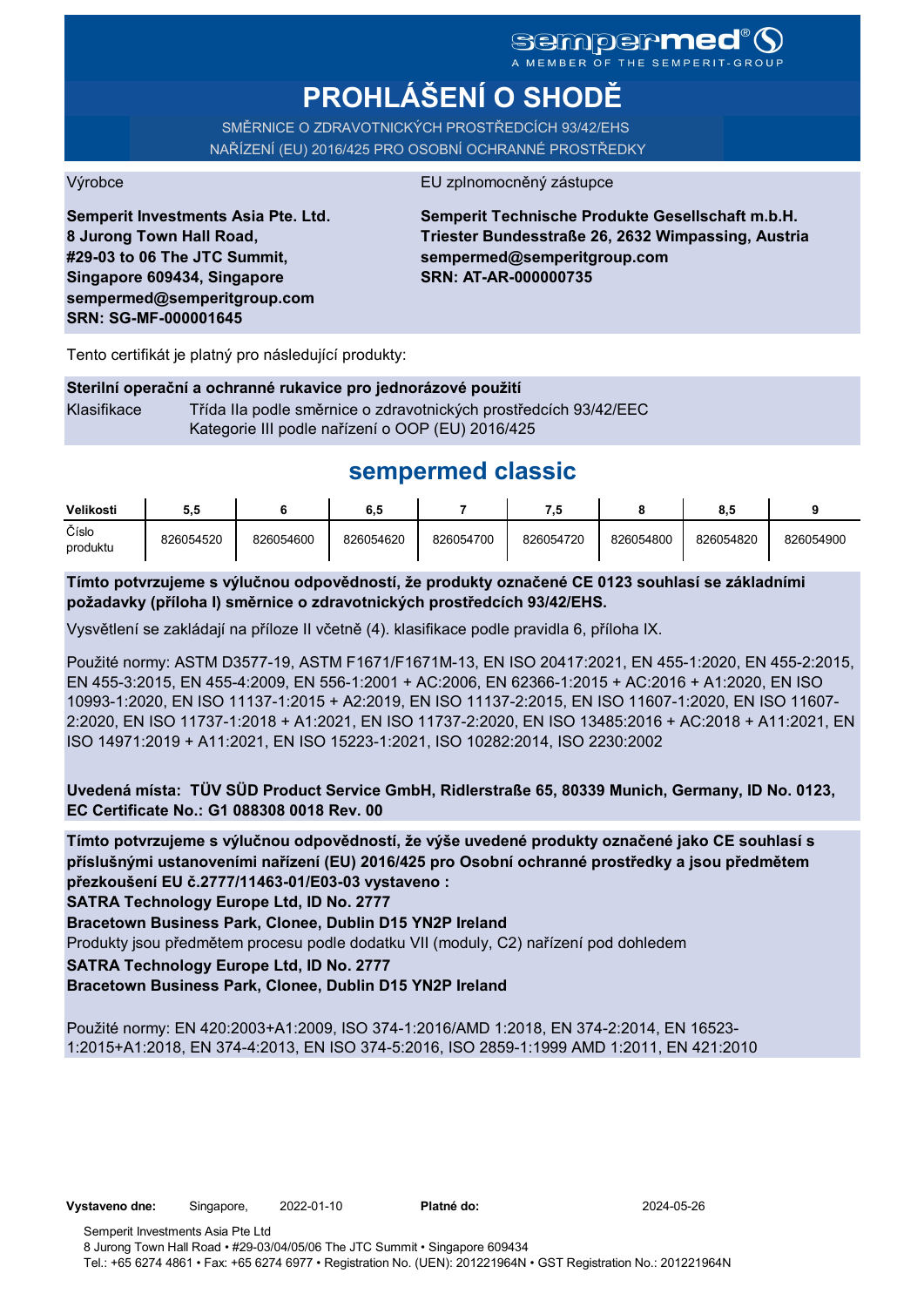# sempermed<sup>®</sup>Q

A MEMBER OF THE SEMPERIT-GROUP

# **VYHLÁSENIE O ZHODE**

SMERNICA 93/42/EHS EURÓPSKEHO PARLAMENTU A RADY o zdravotníckych pomôckach

NARIADENIE EURÓPSKEHO PARLAMENTU A RADY (EÚ) 2016/425 O OSOBNÝCH OCHRANNÝCH **PROSTRIEDKOCH** 

Výrobca Splnomocnenec pre EÚ

**Semperit Investments Asia Pte. Ltd. 8 Jurong Town Hall Road, #29-03 to 06 The JTC Summit, Singapore 609434, Singapore sempermed@semperitgroup.com SRN: SG-MF-000001645**

**Semperit Technische Produkte Gesellschaft m.b.H. Triester Bundesstraße 26, 2632 Wimpassing, Austria sempermed@semperitgroup.com SRN: AT-AR-000000735**

Tento certifikát je platný pre nasledujúce body:

#### **Sterilné operačné a ochranné rukavice na jedno použitie**

Klasifikácia: Trieda IIa podľa smernice 93/42/EHS o zdravotníckych pomôckach Kategória III podľa Nariadenia o osobných ochranných pomôckach (EU) 2016/425

## **sempermed classic**

| Veľkosti      | ວ.ວ       |           | 6.5       |           | - 9       |           | o.:       |           |
|---------------|-----------|-----------|-----------|-----------|-----------|-----------|-----------|-----------|
| Výrobné čísla | 826054520 | 826054600 | 826054620 | 826054700 | 826054720 | 826054800 | 826054820 | 826054900 |

**Týmto vo svojej výhradnej zodpovednosti potvrdzujeme, že výrobky označené symbolom CE 0123 sú v súlade so základnými požiadavkami (Príloha I) Nariadenia 93/42/EHS o zdravotníckych pomôckach.**

Vysvetlenie sa zakladá na prílohe II okrem (4). Klasifikácia podľa Pravidla 6, prílohy IX.

Súvisiace normy: ASTM D3577-19, ASTM F1671/F1671M-13, EN ISO 20417:2021, EN 455-1:2020, EN 455- 2:2015, EN 455-3:2015, EN 455-4:2009, EN 556-1:2001 + AC:2006, EN 62366-1:2015 + AC:2016 + A1:2020, EN ISO 10993-1:2020, EN ISO 11137-1:2015 + A2:2019, EN ISO 11137-2:2015, EN ISO 11607-1:2020, EN ISO 11607-2:2020, EN ISO 11737-1:2018 + A1:2021, EN ISO 11737-2:2020, EN ISO 13485:2016 + AC:2018 + A11:2021, EN ISO 14971:2019 + A11:2021, EN ISO 15223-1:2021, ISO 10282:2014, ISO 2230:2002

**Menovaná pozícia: TÜV SÜD Product Service GmbH, Ridlerstraße 65, 80339 Munich, Germany, ID No. 0123, EC Certificate No.: G1 088308 0018 Rev. 00** 

**Týmto vo svojej výhradnej zodpovednosti potvrdzujeme, že výrobky označené symbolom CE sú v súlade so smerodajnými ustanoveniami Nariadenia (EÚ) 2016/425 o osobných ochranných prostriedkoch a sú predmetom EU - Osvedčenia o typovej skúške č. 2777/11463-01/E03-03 vyhotovené :**

**SATRA Technology Europe Ltd, ID No. 2777**

**Bracetown Business Park, Clonee, Dublin D15 YN2P Ireland**

Výrobky sú predmetom konania podľa dodatku VII (moduly C2) Nariadenia pod dohľadom

**SATRA Technology Europe Ltd, ID No. 2777**

#### **Bracetown Business Park, Clonee, Dublin D15 YN2P Ireland**

Súvisiace normy: EN 420:2003+A1:2009, ISO 374-1:2016/AMD 1:2018, EN 374-2:2014, EN 16523- 1:2015+A1:2018, EN 374-4:2013, EN ISO 374-5:2016, ISO 2859-1:1999 AMD 1:2011, EN 421:2010

2024-05-26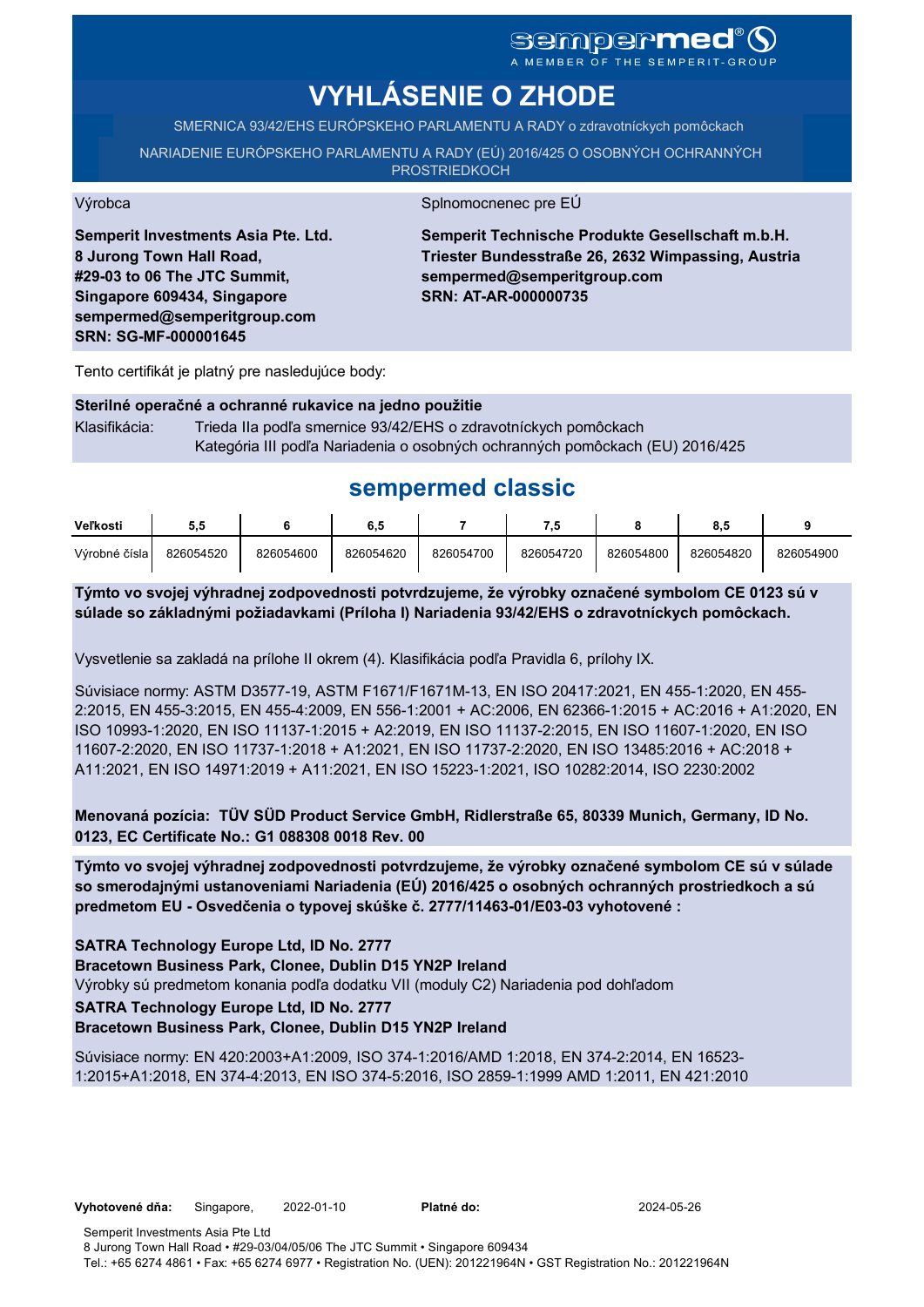# **MEGFELELŐSÉGI NYILATKOZAT**

ORVOSTECHNIKAI ESZKÖZÖKRŐL SZÓLÓ 93/42/EGK IRÁNYELV EGYÉNI VÉDŐESZKÖZÖKRŐL SZÓLÓ 2016/425/EU RENDELET

#### Gyártó EU-meghatalmazott

**Semperit Investments Asia Pte. Ltd. 8 Jurong Town Hall Road, #29-03 to 06 The JTC Summit, Singapore 609434, Singapore sempermed@semperitgroup.com SRN: SG-MF-000001645**

**Semperit Technische Produkte Gesellschaft m.b.H. Triester Bundesstraße 26, 2632 Wimpassing, Austria sempermed@semperitgroup.com SRN: AT-AR-000000735**

Ez a tanúsítvány a következő termékekre érvényes:

#### **Egyszer használatos, steril műtős- és védőkesztyű**

Osztályozás: IIa. osztály az orvostechnikai eszközökről szóló 93/42/EGK irányelv szerint III. kategória az egyéni védőeszközökről szóló 2016/425/EU rendelet szerint

## **sempermed classic**

| Méretek    | ນ.ະ       |           | . .       |           | .,        |           |           |           |
|------------|-----------|-----------|-----------|-----------|-----------|-----------|-----------|-----------|
| Cikkszámok | 826054520 | 826054600 | 826054620 | 826054700 | 826054720 | 826054800 | 826054820 | 826054900 |

**Ezennel kizárólagos felelősségünk mellett kijelentjük, hogy a CE 0123 jelzésű termékek megfelelnek az orvostechnikai eszközökről szóló 93/42/EWG irányelv alapvető előírásainak.**

Magyarázat a II. mellékleten alapszik, a 4. bekezdést kivéve Osztályozás a IX. melléklet 6. szabálya szerint

Alkalmazott szabványok: ASTM D3577-19, ASTM F1671/F1671M-13, EN ISO 20417:2021, EN 455-1:2020, EN 455-2:2015, EN 455-3:2015, EN 455-4:2009, EN 556-1:2001 + AC:2006, EN 62366-1:2015 + AC:2016 + A1:2020, EN ISO 10993-1:2020, EN ISO 11137-1:2015 + A2:2019, EN ISO 11137-2:2015, EN ISO 11607-1:2020, EN ISO 11607-2:2020, EN ISO 11737-1:2018 + A1:2021, EN ISO 11737-2:2020, EN ISO 13485:2016 + AC:2018 + A11:2021, EN ISO 14971:2019 + A11:2021, EN ISO 15223-1:2021, ISO 10282:2014, ISO 2230:2002

**Bejelentett szervezet: TÜV SÜD Product Service GmbH, Ridlerstraße 65, 80339 Munich, Germany, ID No. 0123, EC Certificate No.: G1 088308 0018 Rev. 00** 

**SATRA Technology Europe Ltd, ID No. 2777 Ezennel kizárólagos felelősségünk mellett kijelentjük, hogy a fent említett CE jelzésű termékek megfelelnek az egyéni védőeszközökre irányuló 2016/425/EU rendelet vonatkozó előírásainak és vonatkozik rájuk a megfelelő számú EU-típusvizsgálati tanúsítvány 2777/11463-01/E03-03 kelt :**

**Bracetown Business Park, Clonee, Dublin D15 YN2P Ireland**

A termékekre vonatkozik a rendelet VII. melléklete (C2 modul) szerinti eljárás a következő személy felügyelete mellett:

#### **SATRA Technology Europe Ltd, ID No. 2777**

#### **Bracetown Business Park, Clonee, Dublin D15 YN2P Ireland**

Alkalmazott szabványok: EN 420:2003+A1:2009, ISO 374-1:2016/AMD 1:2018, EN 374-2:2014, EN 16523- 1:2015+A1:2018, EN 374-4:2013, EN ISO 374-5:2016, ISO 2859-1:1999 AMD 1:2011, EN 421:2010

**Ervényes:** 2024-05-26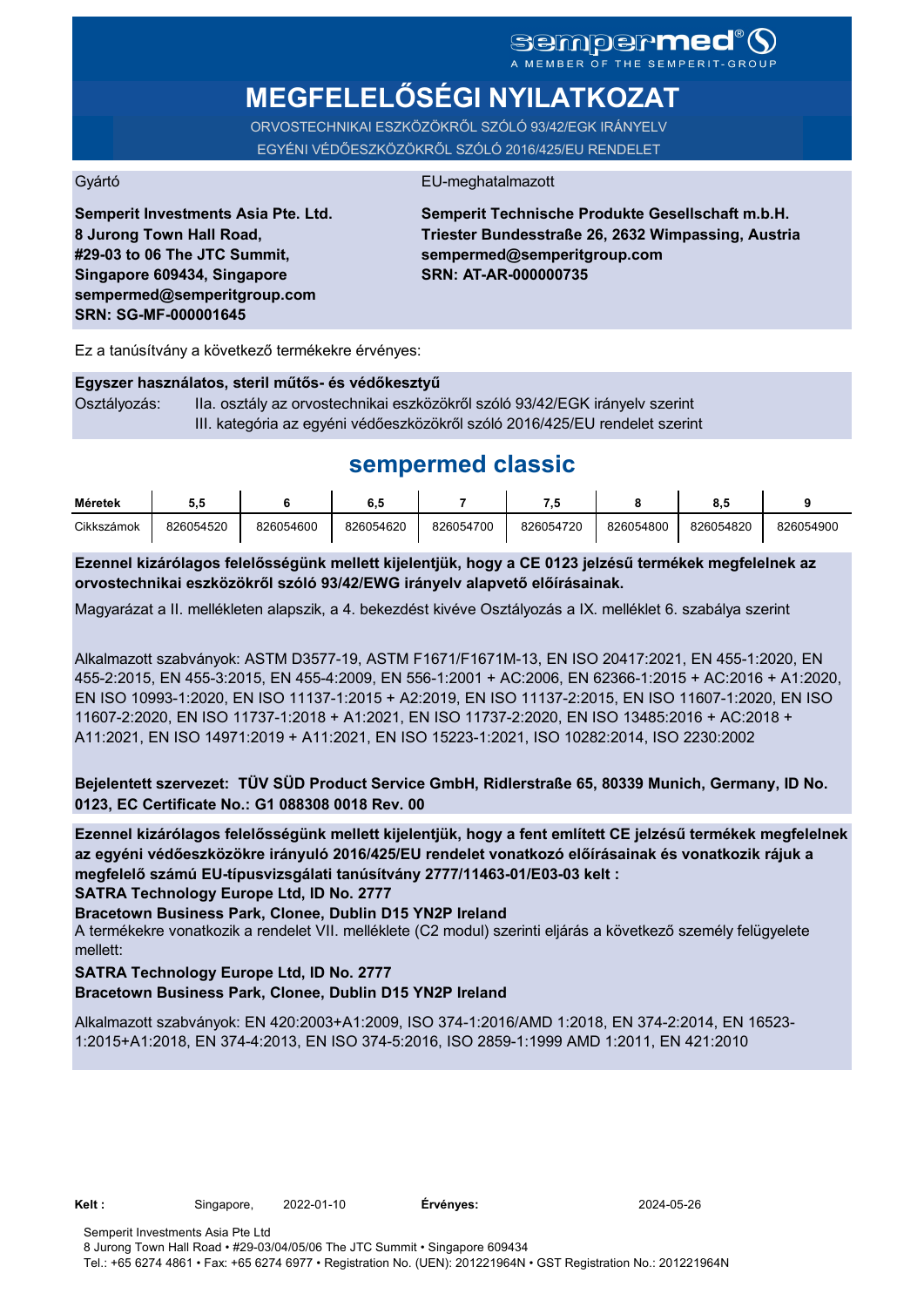A MEMBER OF THE SEMPERIT-GROUP

# **IZJAVA O SKLADNOSTI**

DIREKTIVA O MEDICINSKIH PRIPOMOČKIH 93/42/EGS UREDBA (EU) 2016/425 ZA OSEBNO VAROVALNO OPREMO

Proizvajalec Pooblaščen zastopnik EU

**Semperit Investments Asia Pte. Ltd. 8 Jurong Town Hall Road, #29-03 to 06 The JTC Summit, Singapore 609434, Singapore sempermed@semperitgroup.com SRN: SG-MF-000001645**

**Semperit Technische Produkte Gesellschaft m.b.H. Triester Bundesstraße 26, 2632 Wimpassing, Austria sempermed@semperitgroup.com SRN: AT-AR-000000735**

To potrdilo velja za naslednje izdelke:

#### **Sterilne kirurške in zaščitne rokavice za enkratno uporabo**

Klasifikacija: Razred IIa v skladu z Direktivo o medicinskih pripomočkih 93/42/EGS Kategorija III v skladu z Uredbo OVO (EU) 2016/425

## **sempermed classic**

| Velikosti         |           |           | υ.,       |           |           |           |           |           |
|-------------------|-----------|-----------|-----------|-----------|-----------|-----------|-----------|-----------|
| Stevilke izdelkov | 826054520 | 826054600 | 826054620 | 826054700 | 826054720 | 826054800 | 826054820 | 826054900 |

**S to izključno odgovornostjo izjavljamo, da so izdelki z oznako CE 0123 v skladu z bistvenimi zahtevami (Priloga I) Direktive za medicinske pripomočke 93/42/EGS.**

Izjava, ki temelji na Prilogi II, razen (4). Razvrstitev v skladu s Pravilom 6, Priloga IX.

Uporabljeni standardi: ASTM D3577-19, ASTM F1671/F1671M-13, EN ISO 20417:2021, EN 455-1:2020, EN 455-2:2015, EN 455-3:2015, EN 455-4:2009, EN 556-1:2001 + AC:2006, EN 62366-1:2015 + AC:2016 + A1:2020, EN ISO 10993-1:2020, EN ISO 11137-1:2015 + A2:2019, EN ISO 11137-2:2015, EN ISO 11607- 1:2020, EN ISO 11607-2:2020, EN ISO 11737-1:2018 + A1:2021, EN ISO 11737-2:2020, EN ISO 13485:2016 + AC:2018 + A11:2021, EN ISO 14971:2019 + A11:2021, EN ISO 15223-1:2021, ISO 10282:2014, ISO 2230:2002

**Priglašeni organ: TÜV SÜD Product Service GmbH, Ridlerstraße 65, 80339 Munich, Germany, ID No. 0123, EC Certificate No.: G1 088308 0018 Rev. 00** 

**S to izključno odgovornostjo izjavljamo, da so zgoraj navedeni izdelki z oznako CE v skladu z bistvenimi zahtevami Uredbe (EU) 2016/425 za osebno varovalno opremo in so predmet certifikata ES o pregledu tipa št. 2777/11463-01/E03-03 izdano :**

**SATRA Technology Europe Ltd, ID No. 2777**

**Bracetown Business Park, Clonee, Dublin D15 YN2P Ireland**

Izdelki so predmet postopka v skladu s Prilogo VII (modul C2) uredbe pod nadzorom

### **SATRA Technology Europe Ltd, ID No. 2777**

#### **Bracetown Business Park, Clonee, Dublin D15 YN2P Ireland**

Uporabljeni standardi: EN 420:2003+A1:2009, ISO 374-1:2016/AMD 1:2018, EN 374-2:2014, EN 16523- 1:2015+A1:2018, EN 374-4:2013, EN ISO 374-5:2016, ISO 2859-1:1999 AMD 1:2011, EN 421:2010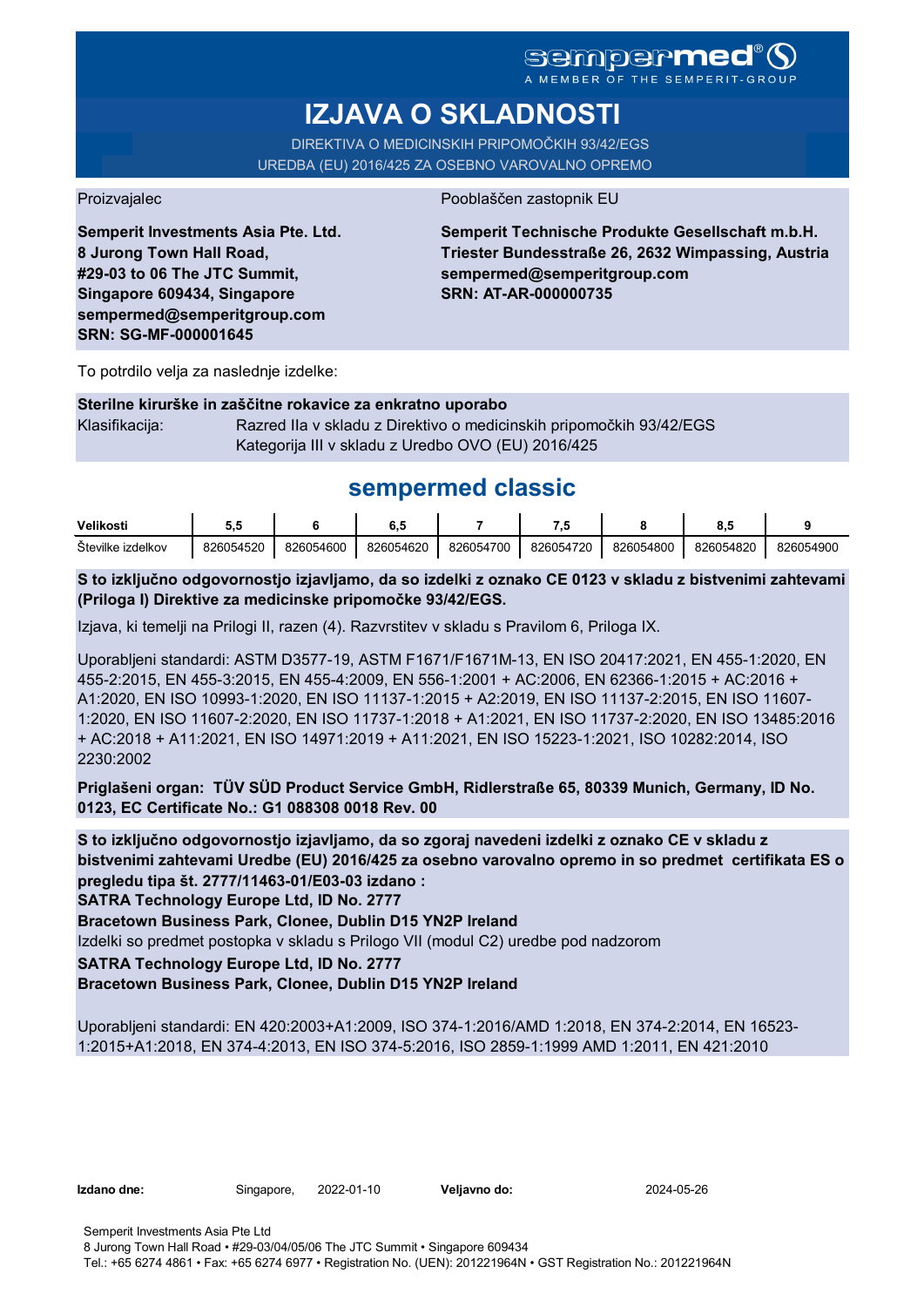## **sempermed**

A MEMBER OF THE

# **IZJAVA O SUKLADNOSTI**

DIREKTIVA O MEDICINSKIM PROIZVODIMA 93/42/EEZ UREDBA (EU) 2016/425 O OSOBNOJ ZAŠTITNOJ OPREMI

Proizvođač **Ovlašteni predstavnik u EU** 

**Semperit Investments Asia Pte. Ltd. 8 Jurong Town Hall Road, #29-03 to 06 The JTC Summit, Singapore 609434, Singapore sempermed@semperitgroup.com SRN: SG-MF-000001645**

**Semperit Technische Produkte Gesellschaft m.b.H. Triester Bundesstraße 26, 2632 Wimpassing, Austria sempermed@semperitgroup.com SRN: AT-AR-000000735**

Ovaj certifikat vrijedi za sljedeće proizvode:

#### **Sterilne kirurške zaštitne rukavice za jednokratnu uporabu**

Klasifikacija: Klasa II.a prema Direktivi o medicinskim proizvodima 93/42/EEZ Kategorija III. prema Uredbi o osobnoj zaštitnoj opremi (EU) 2016/425

## **sempermed classic**

| Veličine    | v.        |           | υ.,       |           | .         |           |           |           |
|-------------|-----------|-----------|-----------|-----------|-----------|-----------|-----------|-----------|
| Br. artikla | 826054520 | 826054600 | 826054620 | 826054700 | 826054720 | 826054800 | 826054820 | 826054900 |

**Ovim putem izjavljujemo pod punom odgovornošću da su proizvodi s CE 0123 oznakom sukladni s bitnim zahtjevima (Prilog 1) Direktive o medicinskim proizvodima 93/42/EEZ.**

Izjava se temelji na Prilogu II. ne uključujući (4). Klasifikacija prema pravilu 6, Prilog IX.

Primijenjene norme: ASTM D3577-19, ASTM F1671/F1671M-13, EN ISO 20417:2021, EN 455-1:2020, EN 455- 2:2015, EN 455-3:2015, EN 455-4:2009, EN 556-1:2001 + AC:2006, EN 62366-1:2015 + AC:2016 + A1:2020, EN ISO 10993-1:2020, EN ISO 11137-1:2015 + A2:2019, EN ISO 11137-2:2015, EN ISO 11607-1:2020, EN ISO 11607- 2:2020, EN ISO 11737-1:2018 + A1:2021, EN ISO 11737-2:2020, EN ISO 13485:2016 + AC:2018 + A11:2021, EN ISO 14971:2019 + A11:2021, EN ISO 15223-1:2021, ISO 10282:2014, ISO 2230:2002

**Prijavljeno tijelo: TÜV SÜD Product Service GmbH, Ridlerstraße 65, 80339 Munich, Germany, ID No. 0123, EC Certificate No.: G1 088308 0018 Rev. 00** 

**Ovim putem izjavljujemo pod punom odgovornošću da su prethodno navedeni proizvodi s CE oznakom sukladni s mjerodavnim odredbama Uredbe (EU) 2016/425 o osobnoj zaštitnoj opremi i da su predmet EU certifikata o ispitivanju tipa br.2777/11463-01/E03-03 izdano :**

**SATRA Technology Europe Ltd, ID No. 2777**

**Bracetown Business Park, Clonee, Dublin D15 YN2P Ireland**

Proizvodi podliježu postupku iz Dodatka VII. (modul C2) Uredbe pod nadzorom

**SATRA Technology Europe Ltd, ID No. 2777**

### **Bracetown Business Park, Clonee, Dublin D15 YN2P Ireland**

Primijenjene norme: EN 420:2003+A1:2009, ISO 374-1:2016/AMD 1:2018, EN 374-2:2014, EN 16523- 1:2015+A1:2018, EN 374-4:2013, EN ISO 374-5:2016, ISO 2859-1:1999 AMD 1:2011, EN 421:2010

**Izdano dana:** Singapore, 2022-01-10 **Vrijedi do:** 2024-05-26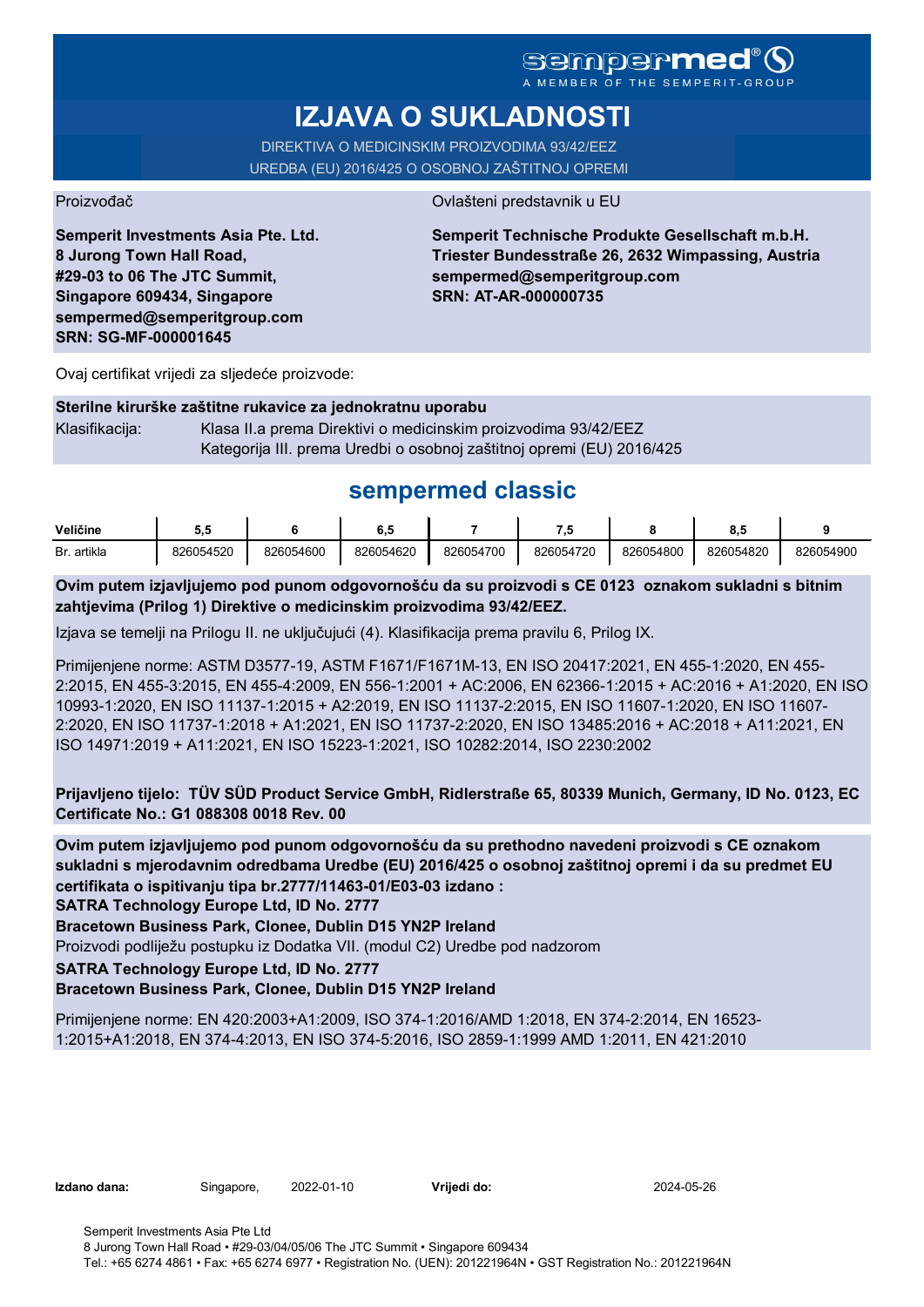# sempermed

**DEKLARACJA ZGODNOŚCI**

DYREKTYWA W SPRAWIE WYROBÓW MEDYCZNYCH 93/42/EWG ROZPORZĄDZENIE W SPRAWIE ŚRODKÓW OCHRONY INDYWIDUALNEJ (UE) 2016/425

**Semperit Investments Asia Pte. Ltd. 8 Jurong Town Hall Road, #29-03 to 06 The JTC Summit, Singapore 609434, Singapore sempermed@semperitgroup.com SRN: SG-MF-000001645**

#### Producent Autoryzowany przedstawiciel w UE

**Semperit Technische Produkte Gesellschaft m.b.H. Triester Bundesstraße 26, 2632 Wimpassing, Austria sempermed@semperitgroup.com SRN: AT-AR-000000735**

Niniejszy certyfikat obowiązuje w odniesieniu do następującego produktu:

#### **Sterylne rękawice chirurgiczne i ochronne jednorazowego użytku**

Klasyfikacja: Klasa IIa zgodnie z dyrektywą 93/42/EWG w sprawie wyrobów medycznych Kategoria III zgodnie z rozporządzeniem (UE) 2016/425 w sprawie środków ochrony indywidualnej

## **sempermed classic**

| Rozmiarv         | IJ.       |           | o.a       |           | - 7       |           | o.c       |           |
|------------------|-----------|-----------|-----------|-----------|-----------|-----------|-----------|-----------|
| Numery artykułów | 826054520 | 826054600 | 826054620 | 826054700 | 826054720 | 826054800 | 826054820 | 826054900 |

**Na własną odpowiedzialność oświadczamy niniejszym, że opisany powyżej produkt z oznakowaniem CE 0123 spełnia zasadnicze wymagania (załącznik I) dyrektywy w sprawie wyrobów medycznych 93/42/EWG.**

Deklaracja oparta na załączniku II z wyłączeniem (4). Klasyfikacja jest zgodna z zasadą 6, załącznik IX.

Zastosowane normy: ASTM D3577-19, ASTM F1671/F1671M-13, EN ISO 20417:2021, EN 455-1:2020, EN 455- 2:2015, EN 455-3:2015, EN 455-4:2009, EN 556-1:2001 + AC:2006, EN 62366-1:2015 + AC:2016 + A1:2020, EN ISO 10993-1:2020, EN ISO 11137-1:2015 + A2:2019, EN ISO 11137-2:2015, EN ISO 11607-1:2020, EN ISO 11607- 2:2020, EN ISO 11737-1:2018 + A1:2021, EN ISO 11737-2:2020, EN ISO 13485:2016 + AC:2018 + A11:2021, EN ISO 14971:2019 + A11:2021, EN ISO 15223-1:2021, ISO 10282:2014, ISO 2230:2002

#### **Jednostka notyfikowana: TÜV SÜD Product Service GmbH, Ridlerstraße 65, 80339 Munich, Germany, ID No. 0123, EC Certificate No.: G1 088308 0018 Rev. 00**

**Na własną odpowiedzialność oświadczamy niniejszym, że opisany powyżej produkt z oznakowaniem CE jest zgodny z obowiązującymi przepisami rozporządzenia (UE) 2016/425 w sprawie środków ochrony indywidualnej i jest identyczny ze środkami ochrony indywidualnej, których dotyczy certyfikat badania typu UE nr 2777/11463- 01/E03-03 data przez:**

**SATRA Technology Europe Ltd, ID No. 2777**

**Bracetown Business Park, Clonee, Dublin D15 YN2P Ireland**

Produkty podlegają procedurze określonej w załączniku VII (moduł C2) rozporządzenia pod nadzorem

**SATRA Technology Europe Ltd, ID No. 2777**

#### **Bracetown Business Park, Clonee, Dublin D15 YN2P Ireland**

Zastosowane normy: EN 420:2003+A1:2009, ISO 374-1:2016/AMD 1:2018, EN 374-2:2014, EN 16523- 1:2015+A1:2018, EN 374-4:2013, EN ISO 374-5:2016, ISO 2859-1:1999 AMD 1:2011, EN 421:2010

**Data ważności:** 2024-05-26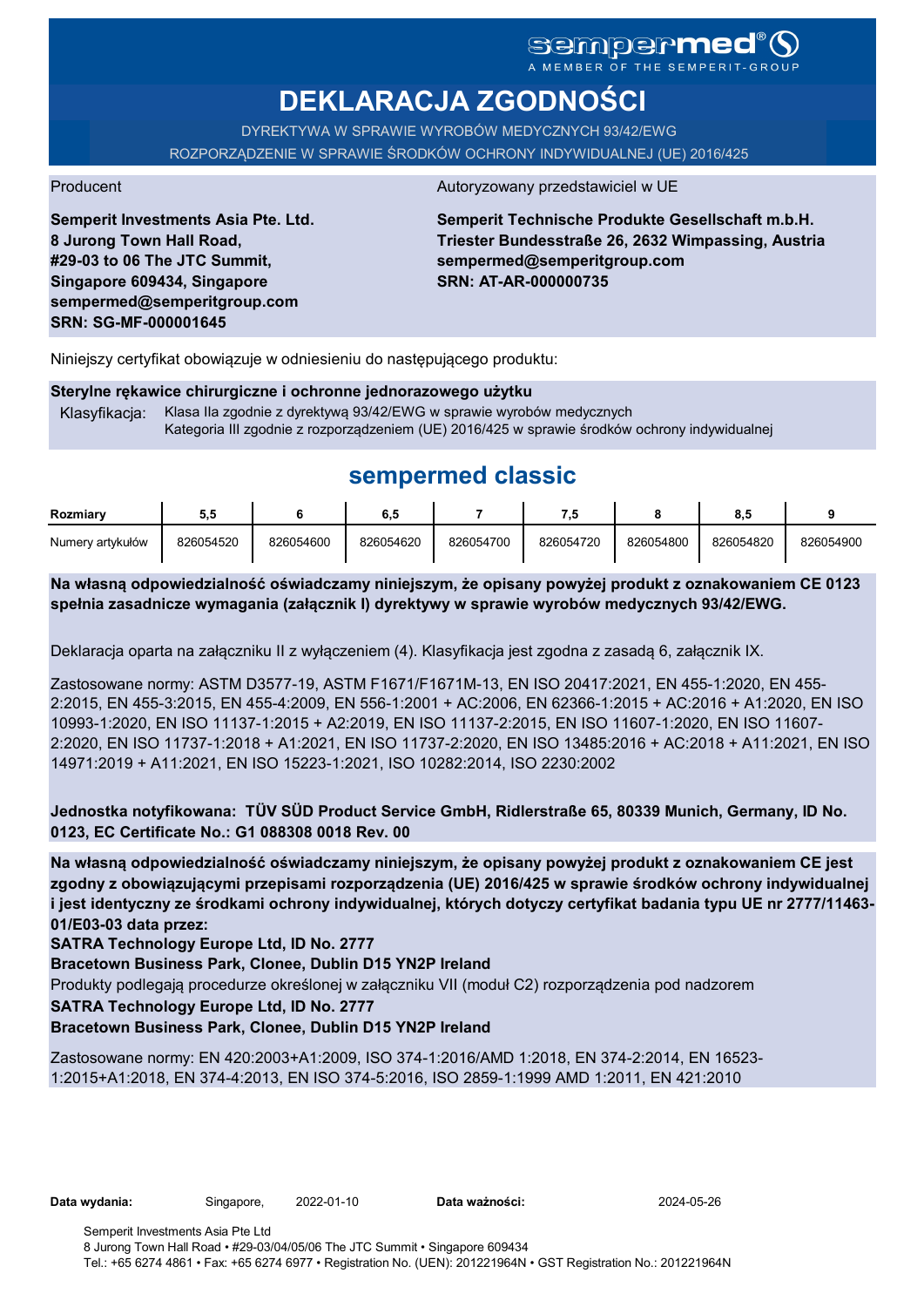# SGMDGPMEd<sup>®</sup>O

**DECLARAȚIE DE CONFORMITATE**

DIRECTIVĂ PRIVIND PRODUSELE MEDICALE 93/42/CEE

ORDONANȚA (EU) 2016/425 PENTRU ECHIPAMENTUL PERSONAL DE PROTECȚIE

Producător **Producător** Persoană împuternicită EU

**Semperit Investments Asia Pte. Ltd. 8 Jurong Town Hall Road, #29-03 to 06 The JTC Summit, Singapore 609434, Singapore sempermed@semperitgroup.com SRN: SG-MF-000001645**

**Semperit Technische Produkte Gesellschaft m.b.H. Triester Bundesstraße 26, 2632 Wimpassing, Austria sempermed@semperitgroup.com SRN: AT-AR-000000735**

Acest certificat este valabil pentru următoarele produse:

**Mânușă sterilă de unică folosință pentru operații și de protecție de unică folosință** clasificare: Clasa IIa conform directivei privind produsele medicale 93/42/CEE Categoria III conform ordonanței EPP (EU) 2016/425

# **sempermed classic**

| mărimi                  | 5.5       |           | 6.5       |           |           |           | $\bullet$<br>0.J |           |
|-------------------------|-----------|-----------|-----------|-----------|-----------|-----------|------------------|-----------|
| numerele de<br>articole | 826054520 | 826054600 | 826054620 | 826054700 | 826054720 | 826054800 | 826054820        | 826054900 |

**Prin prezenta confirmăm preluând toată responsabilitatea că produsele marcate CE 0123 corespund cerințelor de bază (anexa I) din directiva privind produsele medicale 93/42/CEE.**

Declarația se bazează pe anexa II exclusiv (4). Clasificare conform regulii 6, anexa IX.

Normele aplicate: ASTM D3577-19, ASTM F1671/F1671M-13, EN ISO 20417:2021, EN 455-1:2020, EN 455-2:2015, EN 455-3:2015, EN 455-4:2009, EN 556-1:2001 + AC:2006, EN 62366-1:2015 + AC:2016 + A1:2020, EN ISO 10993- 1:2020, EN ISO 11137-1:2015 + A2:2019, EN ISO 11137-2:2015, EN ISO 11607-1:2020, EN ISO 11607-2:2020, EN ISO 11737-1:2018 + A1:2021, EN ISO 11737-2:2020, EN ISO 13485:2016 + AC:2018 + A11:2021, EN ISO 14971:2019 + A11:2021, EN ISO 15223-1:2021, ISO 10282:2014, ISO 2230:2002

**Organismul abilitat: TÜV SÜD Product Service GmbH, Ridlerstraße 65, 80339 Munich, Germany, ID No. 0123, EC Certificate No.: G1 088308 0018 Rev. 00** 

**Prin prezenta confirmăm preluând toată responsabilitatea că produsele marcate CE indicate mai sus corespund cerințelor de bază (EU) 2016/425 pentru echipamente personale de protecție și acestea sunt obiectul certificării de tip CE nr. 2777/11463-01/E03-03 eliberat prin:**

**SATRA Technology Europe Ltd, ID No. 2777**

**Bracetown Business Park, Clonee, Dublin D15 YN2P Ireland**

Produsele sunt obiectul procedurii conform anexei VII (modulul C2) sub supravegherea

**SATRA Technology Europe Ltd, ID No. 2777**

#### **Bracetown Business Park, Clonee, Dublin D15 YN2P Ireland**

Normele aplicate: EN 420:2003+A1:2009, ISO 374-1:2016/AMD 1:2018, EN 374-2:2014, EN 16523- 1:2015+A1:2018, EN 374-4:2013, EN ISO 374-5:2016, ISO 2859-1:1999 AMD 1:2011, EN 421:2010

Valabil până în: 2024-05-26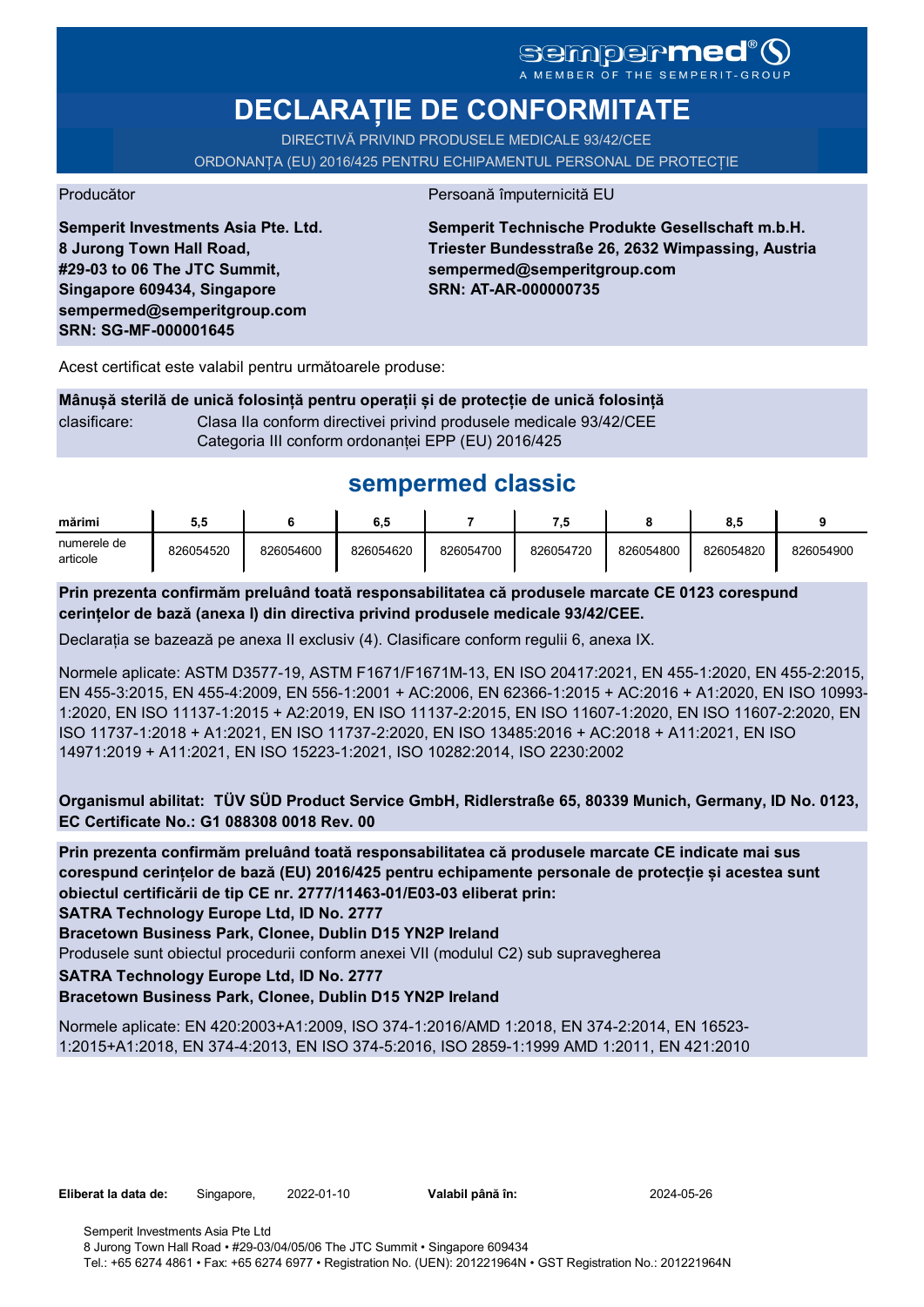### sempermed<sup>®</sup> Q A MEMBER OF THE SEMPERIT-GROUI

**ΔΗΛΩΣΗ ΣΥΜΜΟΡΦΩΣΗΣ**

ΟΔΗΓΙΑ 93/42/ΕΟΚ ΠΕΡΙ ΙΑΤΡΟΤΕΧΝΟΛΟΓΙΚΩΝ ΠΡΟΪΟΝΤΩΝ ΚΑΝΟΝΙΣΜΟΣ (ΕΕ) 2016/425 ΠΕΡΙ ΜΕΣΩΝ ΑΤΟΜΙΚΗΣ ΠΡΟΣΤΑΣΙΑΣ

Κατασκευαστής <u>Εξουσιοδοτημένος αντιπρόσωπος στην Ε</u>

**Semperit Investments Asia Pte. Ltd. 8 Jurong Town Hall Road, #29-03 to 06 The JTC Summit, Singapore 609434, Singapore sempermed@semperitgroup.com SRN: SG-MF-000001645**

**Semperit Technische Produkte Gesellschaft m.b.H. Triester Bundesstraße 26, 2632 Wimpassing, Austria sempermed@semperitgroup.com SRN: AT-AR-000000735**

Το παρόν πιστοποιητικό ισχύει για τα ακόλουθα προϊόντα:

#### **Αποστειρωμένο χειρουργικό και προστατευτικό γάντι μιας χρήσης**

Ταξινόμηση: Κατηγορία IIa σύμφωνα με την οδηγία 93/42/ΕΟΚ περί ιατροτεχνολογικών προϊόντων Κατηγορία II σύμφωνα με τον Κανονισμό (ΕΕ) 2016/425 περί ΜΑΠ

## **sempermed classic**

| Μενέθη               | J.J       |           | 6,5       |           | - 7       |           | 8.t       |           |
|----------------------|-----------|-----------|-----------|-----------|-----------|-----------|-----------|-----------|
| Αριθμοί<br>προϊόντος | 826054520 | 826054600 | 826054620 | 826054700 | 826054720 | 826054800 | 826054820 | 826054900 |

**Δια του παρόντος βεβαιώνουμε υπεύθυνα ότι τα προϊόντα με σήμανση CE 0123 ικανοποιούν τις βασικές απαιτήσεις (Παράρτημα I) της οδηγίας 93/42/ΕΟΚ περί ιατροτεχνολογικών προϊόντων.**

Δήλωση βάσει του Παραρτήματος II, εξαιρουμένου του σημείου (4). Ταξινόμηση σύμφωνα με τον κανόνα 6, Παράρτημα IX.

Εφαρμοζόμενα πρότυπα: ASTM D3577-19, ASTM F1671/F1671M-13, EN ISO 20417:2021, EN 455-1:2020, EN 455- 2:2015, EN 455-3:2015, EN 455-4:2009, EN 556-1:2001 + AC:2006, EN 62366-1:2015 + AC:2016 + A1:2020, EN ISO 10993-1:2020, EN ISO 11137-1:2015 + A2:2019, EN ISO 11137-2:2015, EN ISO 11607-1:2020, EN ISO 11607- 2:2020, EN ISO 11737-1:2018 + A1:2021, EN ISO 11737-2:2020, EN ISO 13485:2016 + AC:2018 + A11:2021, EN ISO 14971:2019 + A11:2021, EN ISO 15223-1:2021, ISO 10282:2014, ISO 2230:2002

**Κοινοποιημένος οργανισμός: TÜV SÜD Product Service GmbH, Ridlerstraße 65, 80339 Munich, Germany, ID No. 0123, EC Certificate No.: G1 088308 0018 Rev. 00** 

**Δια του παρόντος βεβαιώνουμε υπεύθυνα ότι τα ανωτέρω προϊόντα με σήμανση CE ικανοποιούν τις εφαρμοστέες διατάξεις του Κανονισμού (ΕΕ) 2016/425 περί μέσων ατομικής προστασίας και αποτελούν αντικείμενο του πιστοποιητικού εξέτασης τύπου ΕΕ με αρ. 2777/11463-01/E03-03 εκδόθηκε :**

#### **SATRA Technology Europe Ltd, ID No. 2777**

**Bracetown Business Park, Clonee, Dublin D15 YN2P Ireland**

Τα προϊόντα αποτελούν αντικείμενο της μεθόδου που ορίζεται στο Παράρτημα VII (ενότητα C2) του Κανονισμού υπό την επιτήρηση

### **SATRA Technology Europe Ltd, ID No. 2777**

#### **Bracetown Business Park, Clonee, Dublin D15 YN2P Ireland**

Εφαρμοζόμενα πρότυπα: EN 420:2003+A1:2009, ISO 374-1:2016/AMD 1:2018, EN 374-2:2014, EN 16523- 1:2015+A1:2018, EN 374-4:2013, EN ISO 374-5:2016, ISO 2859-1:1999 AMD 1:2011, EN 421:2010

**Εκδόθηκε :** Singapore, **Ισχύει έως:** 2022-01-10 2024-05-26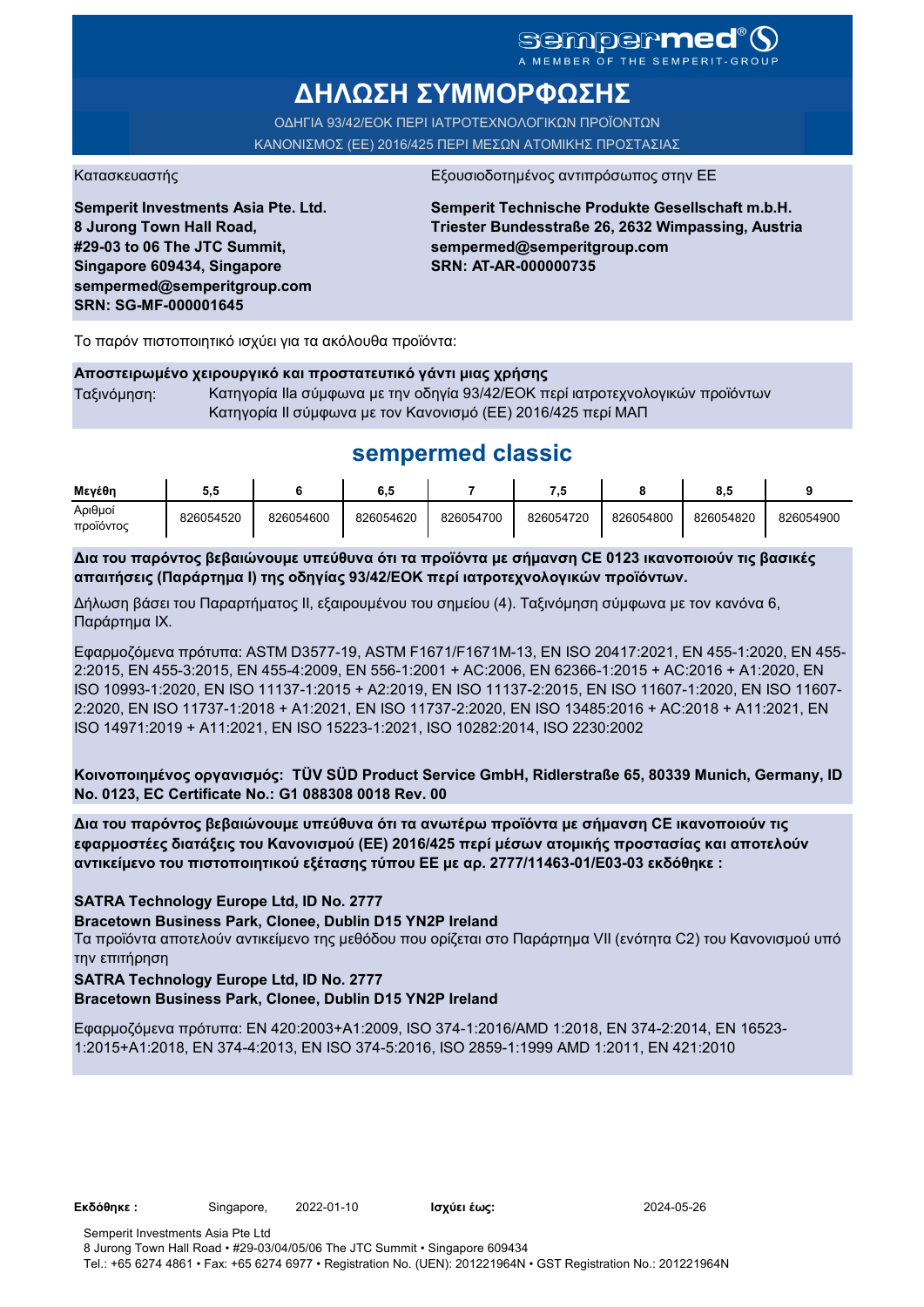# sempermed®

# **ДЕКЛАРАЦИЯ ЗА СЪВМЕСТИМОСТ НА**

ДИРЕКТИВА ЗА МЕДИЦИНСКИТЕ ПРОДУКТИ 93/42/EWG РЕГЛАМЕНТ (EU) 2016/425 ЗА ЛИЧНИТЕ ПРЕДПАЗНИ СРЕДСТВА

**Semperit Investments Asia Pte. Ltd. 8 Jurong Town Hall Road, #29-03 to 06 The JTC Summit, Singapore 609434, Singapore sempermed@semperitgroup.com SRN: SG-MF-000001645**

#### Производител Упълномощен представител в ЕС

**Semperit Technische Produkte Gesellschaft m.b.H. Triester Bundesstraße 26, 2632 Wimpassing, Austria sempermed@semperitgroup.com SRN: AT-AR-000000735**

Настоящият сертификат важи за следните продукти:

**Стерилна операционна и предпазна ръкавица за еднократна употреба** Класификация: Клас IIa съгл. Директивата за медицинските продукти 93/42/EEC Категория III съгл. Регламент за ЛПС (EU) 2016/425

## **sempermed classic**

| Размери    |           |           | o. J      |           | - 7       |           | υ.,       |           |
|------------|-----------|-----------|-----------|-----------|-----------|-----------|-----------|-----------|
| Номера на  | 826054520 | 826054600 | 826054620 | 826054700 | 826054720 | 826054800 | 826054820 | 826054900 |
| артикулите |           |           |           |           |           |           |           |           |

**С настоящето потвърждаваме при самостоятелна отговорност, че продуктите с маркировка СЕ 0123 съответстват на съществените изисквания (Анекс I) от Директивата за медицинските продукти 93/42/EWG.**

Декларация на базата на Анекс II с изключение на (4). Класификация съгл. Правило 6, Приложение IX.

Приложими норми: ASTM D3577-19, ASTM F1671/F1671M-13, EN ISO 20417:2021, EN 455-1:2020, EN 455-2:2015, EN 455-3:2015, EN 455-4:2009, EN 556-1:2001 + AC:2006, EN 62366-1:2015 + AC:2016 + A1:2020, EN ISO 10993- 1:2020, EN ISO 11137-1:2015 + A2:2019, EN ISO 11137-2:2015, EN ISO 11607-1:2020, EN ISO 11607-2:2020, EN ISO 11737-1:2018 + A1:2021, EN ISO 11737-2:2020, EN ISO 13485:2016 + AC:2018 + A11:2021, EN ISO 14971:2019 + A11:2021, EN ISO 15223-1:2021, ISO 10282:2014, ISO 2230:2002

**Нотифициран орган: TÜV SÜD Product Service GmbH, Ridlerstraße 65, 80339 Munich, Germany, ID No. 0123, EC Certificate No.: G1 088308 0018 Rev. 00** 

**С настоящето потвърждаваме при самостоятелна отговорност, че горепосочените продукти с маркировка СЕ съответстват на съществените разпоредби на Регламент (EU) 2016/425 за личните предпазни средства и са предмет на сертификата на ЕС за изследване на типа Nr. 2777/11463-01/E03-03 издадено чрез:**

**SATRA Technology Europe Ltd, ID No. 2777**

**Bracetown Business Park, Clonee, Dublin D15 YN2P Ireland**

Продуктите са предмет на процедурата съгл. Анекс VII (Модул С2) от Регламента под надзора на

**SATRA Technology Europe Ltd, ID No. 2777**

**Bracetown Business Park, Clonee, Dublin D15 YN2P Ireland**

Приложими норми: EN 420:2003+A1:2009, ISO 374-1:2016/AMD 1:2018, EN 374-2:2014, EN 16523- 1:2015+A1:2018, EN 374-4:2013, EN ISO 374-5:2016, ISO 2859-1:1999 AMD 1:2011, EN 421:2010